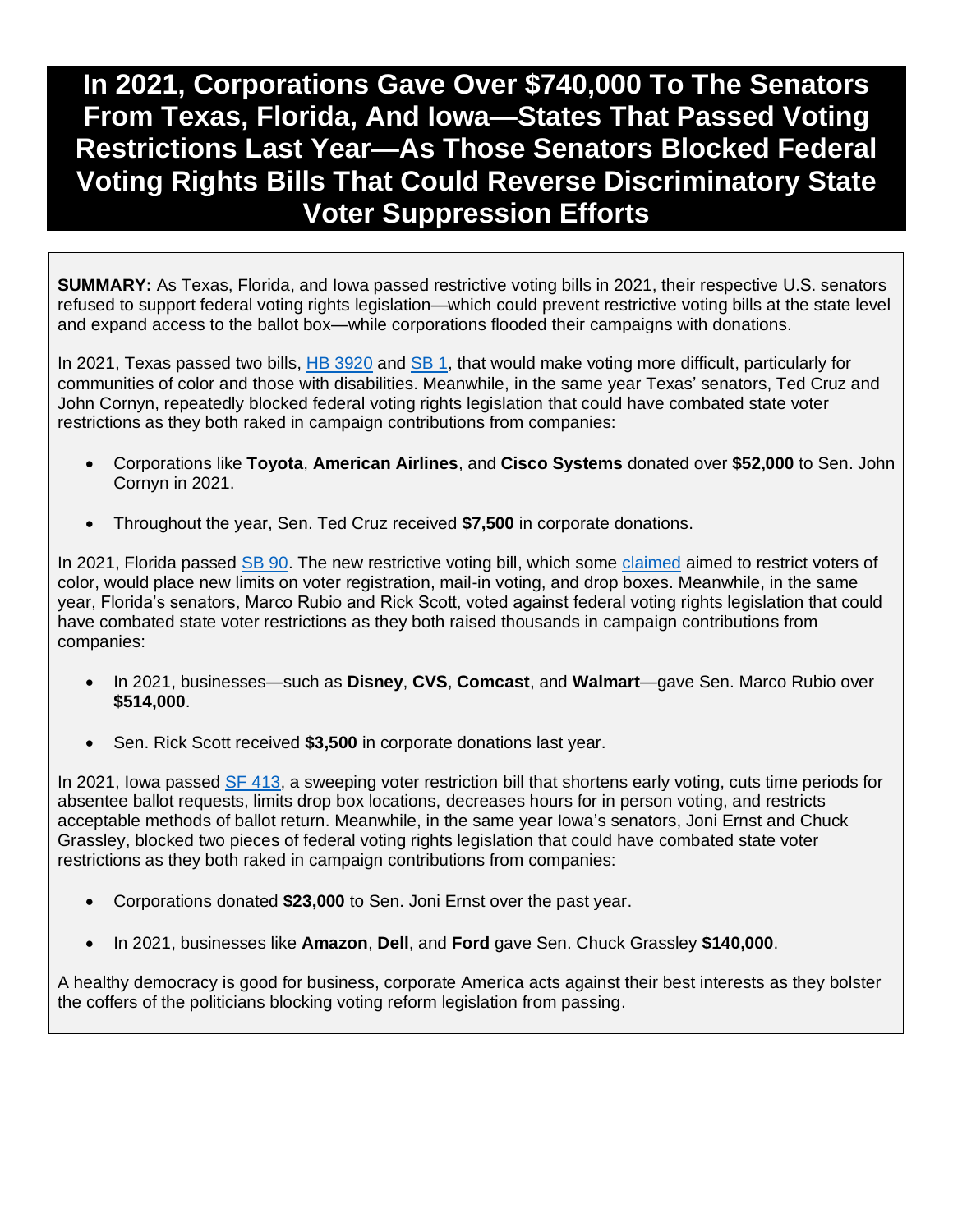**In Late 2021, Senate Republicans Blocked Two Federal Voting Rights Bills — The John Lewis Voting Rights Advancement Act And The Freedom To Vote Act — That Would Expand Access To The Ballot Box And Could Stop Restrictive And Discriminatory State Voting Bills.**

**The John R. Lewis Voting Rights Advancement Act—Which Senate Republicans, Excluding Sen. Murkowski, Blocked—Would "Modernize And Restore Preclearance," Prevent Laws That Unevenly Burden Voters Of Color, And Limit Gerrymandering.**

**November 2021: Senate Republicans, Except For Sen. Murkowski, Blocked The John Lewis Voting Rights Advancement Act With A 50-49 Procedural Vote On Whether To Open Debate On The Bill.**  "Senate Republicans blocked the John Lewis Voting Rights Act from advancing on Wednesday when the Senate took a procedural vote on whether to open debate on the legislation. The final tally was 50 to 49 with GOP Sen. Lisa Murkowski of Alaska voting with Democrats in favor." [CNN, [11/3/21\]](https://www.cnn.com/2021/11/03/politics/john-lewis-voting-rights-act-senate-vote/index.html)

**The Hill: The John Lewis Voting Rights Advancement Act Would "Modernize And Restore Preclearance," Prevent Laws That Unevenly Burden Voters Of Color, Limit Gerrymandering, And Ensure Politicians Can't "Handpick Their Voters And Entrench Their Power."** "The John Lewis Voting Rights Advancement Act would modernize and restore preclearance. It would prevent voting laws that unevenly burden voters of color. It would take important steps to limit gerrymandering and make sure that politicians don't get to handpick their voters and entrench their power. In short, it would be the most significant federal expansion of voting rights in a generation." [The Hill, [9/3/21\]](https://thehill.com/opinion/campaign/570688-hr-4-carries-forward-the-legacy-of-congressman-john-lewis)

## **The Freedom To Vote Act, Which Senate Republicans Have Blocked, Would Restore Voting Rights To Formally Incarcerated Individuals, Ensure People With Disabilities "Have The Same Access To Absentee Ballots As Other Voters," And Counters "Long Lines And Related Discriminatory Practices."**

**October 2021: Senate Republicans Blocked The Freedom To Vote Act's Passage.** "Senate Republicans blocked another voting rights bill Wednesday, as some on the left call to change the chamber's rules to allow the Democratic Party to unilaterally change federal election law. The vote was 49 to 51. The Democratic bill, known as the Freedom to Vote Act, would make it easier to register to vote, make Election Day a public holiday, ensure states have early voting for federal elections and allow all voters to request mail-in ballots." [CNN, [10/20/21\]](https://www.cnn.com/2021/10/20/politics/senate-freedom-to-vote-act-republicans/index.html)

**Brennan Center For Justice: "The Freedom To Vote Act Represents A Major Step Forward In The Push To Enact Comprehensive Legislation To Strengthen American Democracy, Promote Racial Justice And Equity For All Americans."** "The Freedom to Vote Act represents a major step forward in the push to enact comprehensive legislation to strengthen American democracy, promote racial justice and equity for all Americans, and thwart the assault on voting rights taking place in the states. It would set national standards to protect the freedom to vote, end partisan redistricting, ensure sound election administration, and fix our broken campaign finance system." [Brennan Center for Justice, [9/20/21\]](https://www.brennancenter.org/our-work/research-reports/freedom-vote-act)

**The Freedom To Vote Act Would Restore "Federal Voting Rights To Formerly Incarcerated Citizens Upon Their Release" And Removes "The Vestiges Of Restrictions Born Out Of Jim Crow." "**The Freedom to Vote Act represents a major step forward in the push to enact comprehensive legislation to strengthen American democracy, promote racial justice and equity for all Americans, and thwart the assault on voting rights taking place in the states. […]The bill restores federal voting rights to formerly incarcerated citizens upon their release, establishing a bright-line standard to replace the confusing patchwork of state laws and removing the vestiges of restrictions born out of Jim Crow." '[Brennan Center for Justice, [9/20/21\]](https://www.brennancenter.org/our-work/research-reports/freedom-vote-act)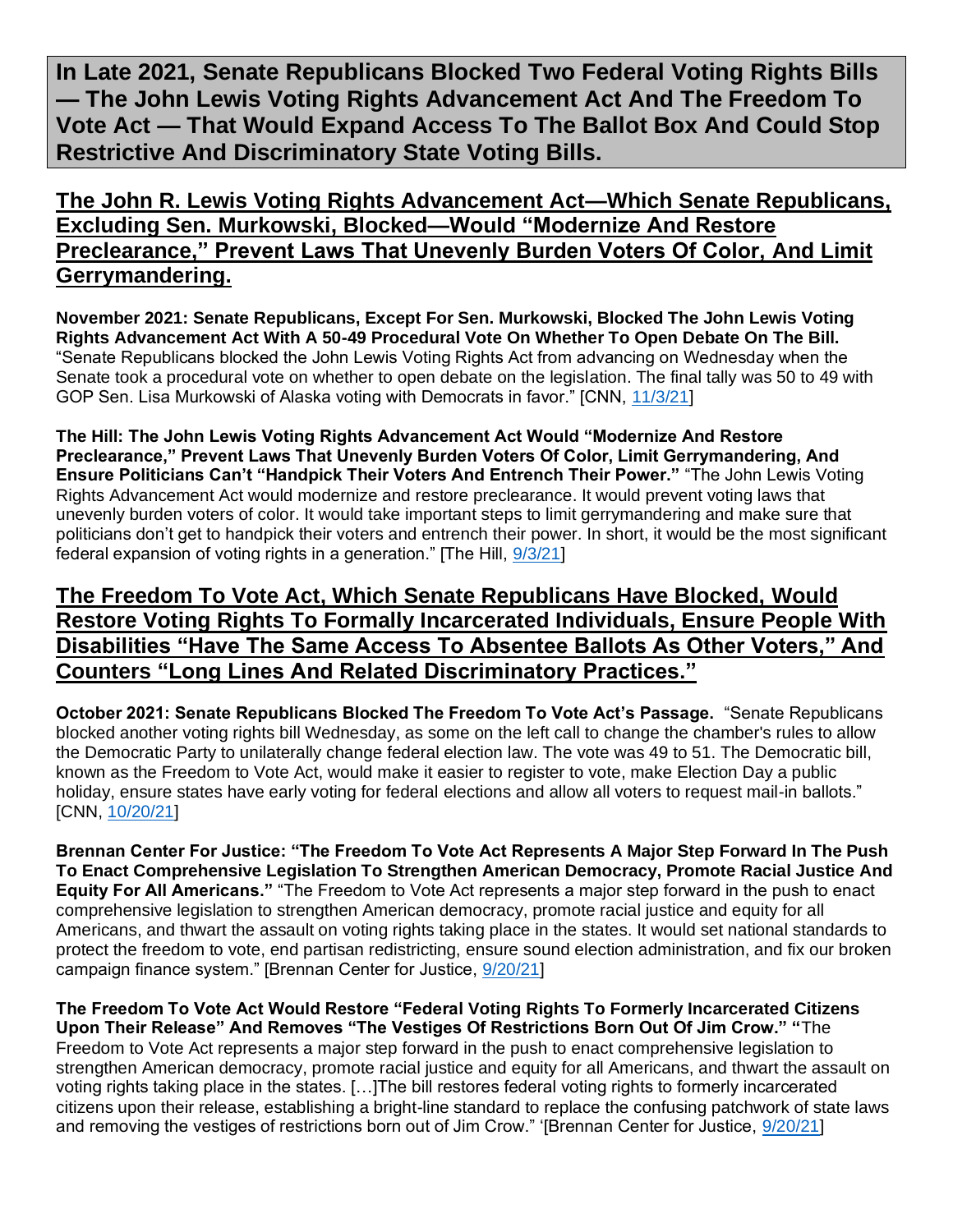**The Freedom To Vote Act "Would Require Each State To Ensure That Individuals With Disabilities Have The Same Access To Absentee Ballots And Applications As Other Voters, As Well As Making Them Electronically Accessible To Voters With Disabilities."** "The Freedom to Vote Act would address some of the biggest challenges to voting access that Americans with disabilities face. The bill would require each state to ensure that individuals with disabilities have the same access to absentee ballots and applications as other voters, as well as making them electronically accessible to voters with disabilities, among other safeguards." [Brennan Center for Justice, [9/20/21\]](https://www.brennancenter.org/our-work/research-reports/freedom-vote-act)

**The Freedom To Vote Act Counters "Long Lines And Related Discriminatory Practices" by ensuring "Lines Last No Longer Than 30 Minutes" So That "Individuals Subjected To Excessive Lines On Election Day — Most Often Black And Latino Voters —" Are Protected From That Discrimination**  "Countering long lines and related discriminatory practices: The bill creates protections for individuals subjected to excessive lines on Election Day — most often Black and Latino voters — by requiring states to ensure that lines last no longer than 30 minutes and restricting states from prohibiting donations of food or water to voters waiting in line." [Brennan Center for Justice, [9/20/21\]](https://www.brennancenter.org/our-work/research-reports/freedom-vote-act)

**In 2021, As Texas Passed Voter Suppression Bills That Make It Harder For People Of Color To Vote, Sens. Ted Cruz And John Cornyn Raked In At Least \$59,750 In Corporate Donations While Refusing To Support Federal Voting Rights Legislation That Could Stop States From Passing Restrictive And Discriminatory Voting Bills.** 

## **Texas HB 3920, Which Became Law In September 2021, Makes It Harder To Apply For Mail-In Ballots For Medical Reasons, Which Could Discriminate Against People With Disabilities.**

**HB 3920 Makes It Harder To Apply For Mail-In Ballots For Medical Reasons.** "Then there's House Bill 3920, authored by Republican state Rep. Jay Dean of Longview. It makes it harder to apply for a mail-in ballot for medical reasons." [Houston Public Media, [8/25/21\]](https://www.houstonpublicmedia.org/articles/news/in-depth/2021/08/25/406300/overlooked-in-drama-over-omnibus-elections-bill-several-controversial-voting-laws-are-set-to-take-effect-september-1/)

**HB 3920 Went Into Effect On Sept. 1, 2021.** [Texas Legislature Online, Accessed [1/11/22\]](https://capitol.texas.gov/BillLookup/History.aspx?LegSess=87R&Bill=HB3920)

**Disability Advocates Point Out That The "Law May Discriminate Against People Who Have Disabilities That Can Flare Up Without Warning."** "Disability advocates say the new law may discriminate against people with disabilities that can flare up without warning, like multiple sclerosis." Houston Public Media, [8/25/21\]](https://www.houstonpublicmedia.org/articles/news/in-depth/2021/08/25/406300/overlooked-in-drama-over-omnibus-elections-bill-several-controversial-voting-laws-are-set-to-take-effect-september-1/)

## **Texas SB 1, Which Went Into Effect In December 2021, Has Also Been Criticized For Potentially Stifling People Of Color's Ability To Vote By Adding "A Number Of New Restrictions And Criminal Penalties Related To Voting."**

**SB 1 Went Into Effect In Texas On Dec. 2, 2021, Adding "A Number Of New Restrictions And Criminal Penalties Related To Voting."** "A law that adds a number of new restrictions and criminal penalties related to voting kicks in today in Texas. The law, Senate Bill 1, was the cause of months of tension between state lawmakers." [KUT 90.5, [12/2/21\]](https://www.kut.org/texas/2021-12-02/texas-controversial-voting-law-goes-into-effect)

- **SB 1 Restricts "When Voting Locations Can Be Open."** "SB 1 also places new restrictions on when voting locations can be open. Now counties have to conduct elections during early voting on each weekday that is not a state holiday for at least nine hours, and those hours are restricted to between 6 a.m. and 10 p.m." [KUT 90.5, [12/2/21\]](https://www.kut.org/texas/2021-12-02/texas-controversial-voting-law-goes-into-effect)
- **SB 1 Places Restrictions On "Providing Assistance To Voters, Including Language Assistance And Help For People With Disabilities."** "Among the more controversial measures are new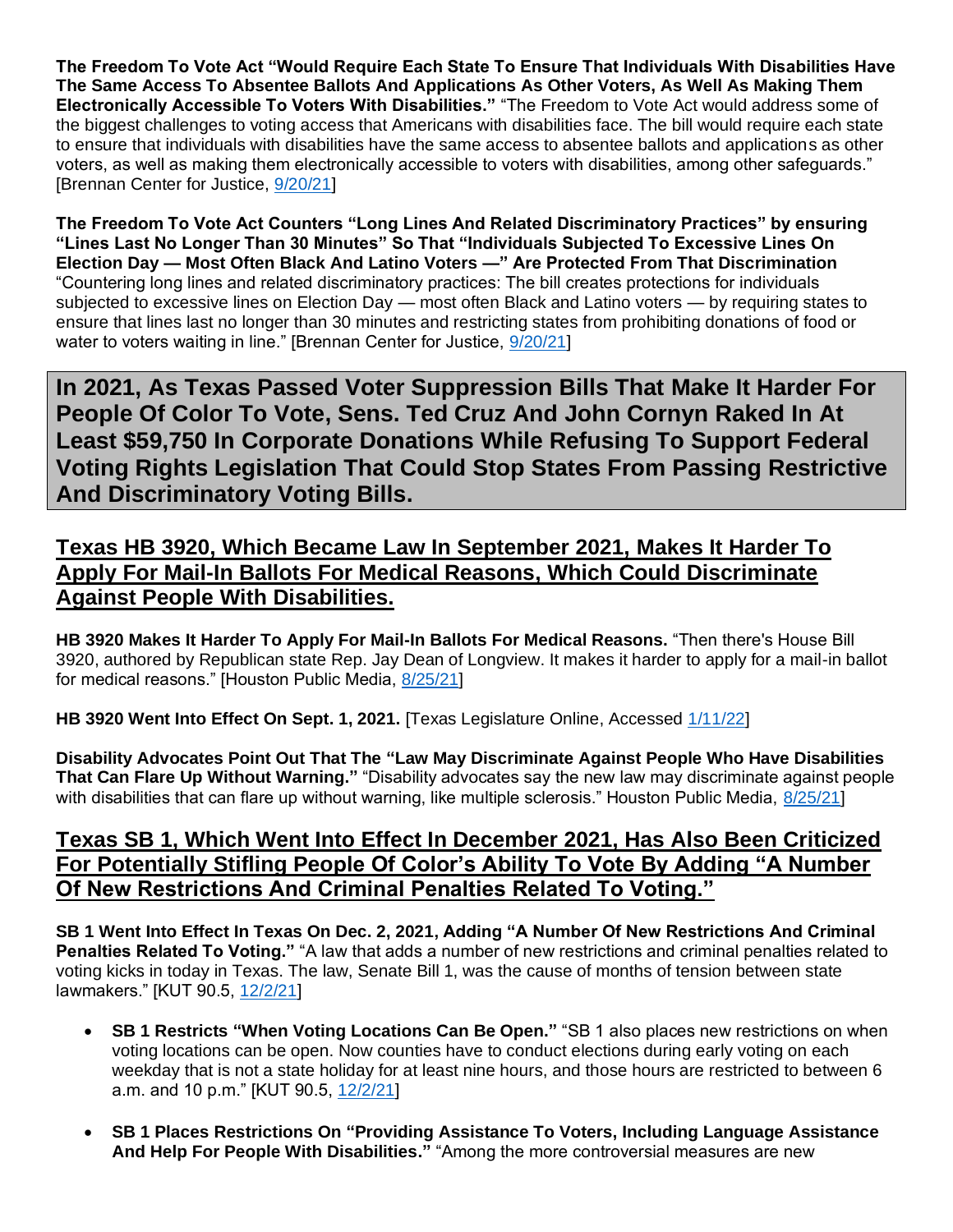restrictions around providing assistance to voters, including language assistance and help for people with disabilities. As of today, people who assist voters have to disclose their relationship to the voter and how they plan to help them. They also have to sign an oath and face possible criminal penalties if they violate that oath." [KUT 90.5, [12/2/21\]](https://www.kut.org/texas/2021-12-02/texas-controversial-voting-law-goes-into-effect)

**HEADLINE: Texas' SB 1 Discriminates Against Voters of Color.** [Lawyers Committee For Civil Rights Under Law, [9/7/21\]](https://www.lawyerscommittee.org/texass-sb-1-discriminates-against-voters-of-color/)

**Lawyers Committee For Civil Rights Under Law: SB 1 Was Passed "With The Intent To Suppress " The Votes Of "Black Voters And Other Voters Of Color" After Their High Turnout For The 2020 Election.** "The Texas State Legislature's SB 1 legislation violates provisions of the Texas Constitution that protect the right to vote, the right to freedom of speech and expression, the right to due process, and the right to equal protection under law, according to a lawsuit filed Tuesday by civil rights advocates against Gov. Greg Abbott, Attorney General Kevin Paxton, Deputy Secretary of State Joe Esparza, and the future secretary of state, once that position is filled. Despite the hardships of voting during a global pandemic, during the 2020 general election, Texas saw one of its highest voter turnouts in decades, particularly among Black voters and other voters of color. SB 1 was passed on the heels of the successful 2020 election, with the intent to suppress these votes." [Lawyers Committee For Civil Rights Under Law, [9/7/21\]](https://www.lawyerscommittee.org/texass-sb-1-discriminates-against-voters-of-color/)

#### **The Freedom To Vote Act And The John Lewis Voting Rights Advancement Act Would Both Help Combat Attacks On The Right To Vote At The State Level.**

**Brennan Center For Justice: The Freedom To Vote Act "Would Ensure Minimum National Standards For Voting Access For Every American."** "The Freedom to Vote Act is a broad package of voting, redistricting, election security, and campaign finance reforms that would ensure minimum national standards for voting access for every American. It would also prevent partisans from sabotaging election results." [Brennan Center, [12/20/21\]](https://www.brennancenter.org/our-work/research-reports/voting-laws-roundup-december-2021)

• **CNN: The Freedom To Vote Act "Would Make It Easier To Register To Vote, Make Election Day A Public Holiday, Ensure States Have Early Voting For Federal Elections And Allow All Voters To Request Mail-In Ballots.'** "The Democratic bill, known as the Freedom to Vote Act, would make it easier to register to vote, make Election Day a public holiday, ensure states have early voting for federal elections and allow all voters to request mail-in ballots. The measure would also bolster security on voting systems, overhaul how congressional districts are redrawn and impose new disclosures on donations to outside groups active in political campaigns." [CNN, [10/20/21\]](https://www.cnn.com/2021/10/20/politics/senate-freedom-to-vote-act-republicans/index.html)

**Brennan Center For Justice: "The John Lewis Voting Rights Advancement Act Would Prevent Discriminatory Practices And Rules In Voting From Being Implemented In States And Localities Where Discrimination Is Persistent And Pervasive."** "The John Lewis Voting Rights Advancement Act would prevent discriminatory practices and rules in voting from being implemented in states and localities where discrimination is persistent and pervasive, protecting access to the vote for all eligible voters, regardless of race, color, or membership in language minority groups. And it would restore voters' ability to challenge discriminatory laws nationwide." [Brennan Center, [12/20/21\]](https://www.brennancenter.org/our-work/research-reports/voting-laws-roundup-december-2021)

• **CNN: The John Lewis Voting Rights Advancement Act Would Allow "The Justice Department To Block Certain Jurisdictions With A History Of Voter Discrimination From Changing Their Voting Rules."** "The House passed a bill Tuesday increasing the power of the federal government and racial minorities to block or challenge election rules they find discriminatory. […]The bill would restore an aspect of the 1965 Voting Rights Act that allowed the Justice Department to block certain jurisdictions with a history of voter discrimination from changing their voting rules, after conservative justices on the Supreme Court ruled in 2013's Shelby County v. Holder that the formula used was outdated.'" [CNN, [8/24/21\]](https://www.cnn.com/2021/08/24/politics/john-lewis-voting-rights-advancements-act-house/index.html)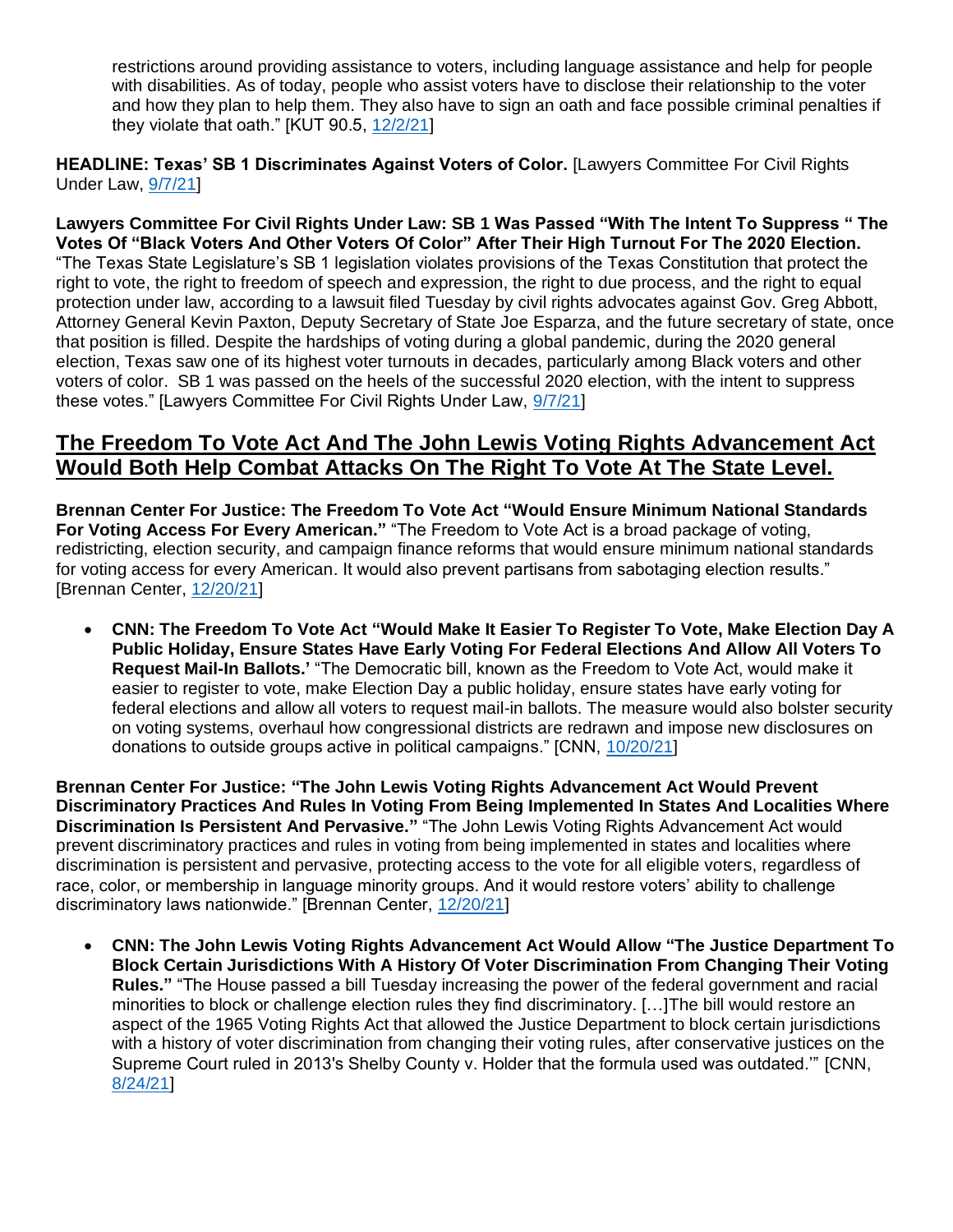## **Sens. John Cornyn And Ted Cruz Voted Against Advancing The Freedom To Vote Act.**

**Sen. Cornyn Voted Against The Freedom To Vote Act**. Senator Cornyn voted "nay" for the cloture on the motion to proceed to S.2747, the Freedom to Vote Act. [Senate Roll Call Vote 420, [10/20/21\]](https://www.senate.gov/legislative/LIS/roll_call_votes/vote1171/vote_117_1_00420.htm)

• **S. 2747 Is The Freedom To Vote Act.** [Congress.gov, Accessed [1/13/21\]](https://www.congress.gov/bill/117th-congress/senate-bill/2747?s=1&r=19)

**Sen. Cruz Voted Against The Freedom To Vote Act**. Senator Cruz voted "nay" for the cloture on the motion to proceed to S.2747, the Freedom to Vote Act. [Senate Roll Call Vote 420, [10/20/21\]](https://www.senate.gov/legislative/LIS/roll_call_votes/vote1171/vote_117_1_00420.htm)

• **S. 2747 Is The Freedom To Vote Act.** [Congress.gov, Accessed [1/13/21\]](https://www.congress.gov/bill/117th-congress/senate-bill/2747?s=1&r=19)

#### **Sens. John Cornyn And Ted Cruz Voted To Block The John R. Lewis Voting Rights Advancement Act.**

**Sen. Cornyn Voted Against Advancing The John Lewis Voting Rights Advancement Act.** [Senate Roll Call Vote 459, Accessed [1/13/21\]](https://www.senate.gov/legislative/LIS/roll_call_lists/roll_call_vote_cfm.cfm?congress=117&session=1&vote=00459)

• **S. 4 Is The John Lewis Voting Rights Advancement Act.** [Congress.gov, Accessed [1/13/21\]](https://www.congress.gov/bill/117th-congress/senate-bill/4)

**Sen. Cruz Voted Against Advancing The John Lewis Voting Rights Advancement Act.** [Senate Roll Call Vote 459, Accessed [1/13/21\]](https://www.senate.gov/legislative/LIS/roll_call_lists/roll_call_vote_cfm.cfm?congress=117&session=1&vote=00459)

• **S. 4 Is The John Lewis Voting Rights Advancement Act.** [Congress.gov, Accessed [1/13/21\]](https://www.congress.gov/bill/117th-congress/senate-bill/4)

#### **In 2021, Sen. John Cornyn's Received At Least \$52,250 In Corporate Donations.**

| <b>RECIPIENT</b>        | <b>CONTRIBUTOR</b>                                                  | <b>AMOUNT</b> | <b>DATE</b> |
|-------------------------|---------------------------------------------------------------------|---------------|-------------|
| Sen. John Cornyn (R-TX) | Laboratory Corporation of America<br>Holdings                       | \$2,000       | 1/20/21     |
| Sen. John Cornyn (R-TX) | <b>Liberty Media Corporation PAC</b>                                | \$2,500       | 2/12/21     |
| Sen. John Cornyn (R-TX) | Micron Technology Inc. PAC                                          | \$5,000       | 1/20/21     |
| Sen. John Cornyn (R-TX) | <b>Southwest Airlines Pilots'</b><br>Association                    | \$2,500       | 1/27/21     |
| Sen. John Cornyn (R-TX) | Airbus Group, Inc. PAC                                              | \$1,000       | 5/18/21     |
| Sen. John Cornyn (R-TX) | Akin Gump Strauss Hauer & Feld<br><b>LLP Civic Action Committee</b> | \$750         | 5/28/21     |
| Sen. John Cornyn (R-TX) | Cisco Systems Inc. Federal PAC                                      | \$2,500       | 4/12/21     |
| Sen. John Cornyn (R-TX) | Plains All American GP LLC PAC                                      | \$2,500       | 6/23/21     |
| Sen. John Cornyn (R-TX) | Smith & Nephew Inc PAC                                              | \$2,500       | 6/14/21     |
| Sen. John Cornyn (R-TX) | <b>Trinity Industries Employee PAC</b>                              | \$2,000       | 5/12/21     |
| Sen. John Cornyn (R-TX) | <b>American Airlines PAC</b>                                        | \$1,500       | 9/30/21     |
| Sen. John Cornyn (R-TX) | FAA Managers Association Inc<br><b>PAC</b>                          | \$2,500       | 9/30/21     |
| Sen. John Cornyn (R-TX) | <b>Financial Services Institute PAC</b>                             | \$2,500       | 7/19/21     |
| Sen. John Cornyn (R-TX) | Gulf States Toyota Inc. Federal<br><b>PAC</b>                       | \$5,000       | 9/15/21     |
| Sen. John Cornyn (R-TX) | <b>International Bank Of Commerce</b><br><b>PAC</b>                 | \$2,500       | 9/21/21     |
| Sen. John Cornyn (R-TX) | <b>Lyondell Chemical Company PAC</b>                                | \$1,000       | 9/30/21     |
| Sen. John Cornyn (R-TX) | <b>Options Clearing Corporation PAC</b>                             | \$1,500       | 9/17/21     |
| Sen. John Cornyn (R-TX) | <b>Regions Financial Corporation PAC</b>                            | \$1,000       | 9/17/21     |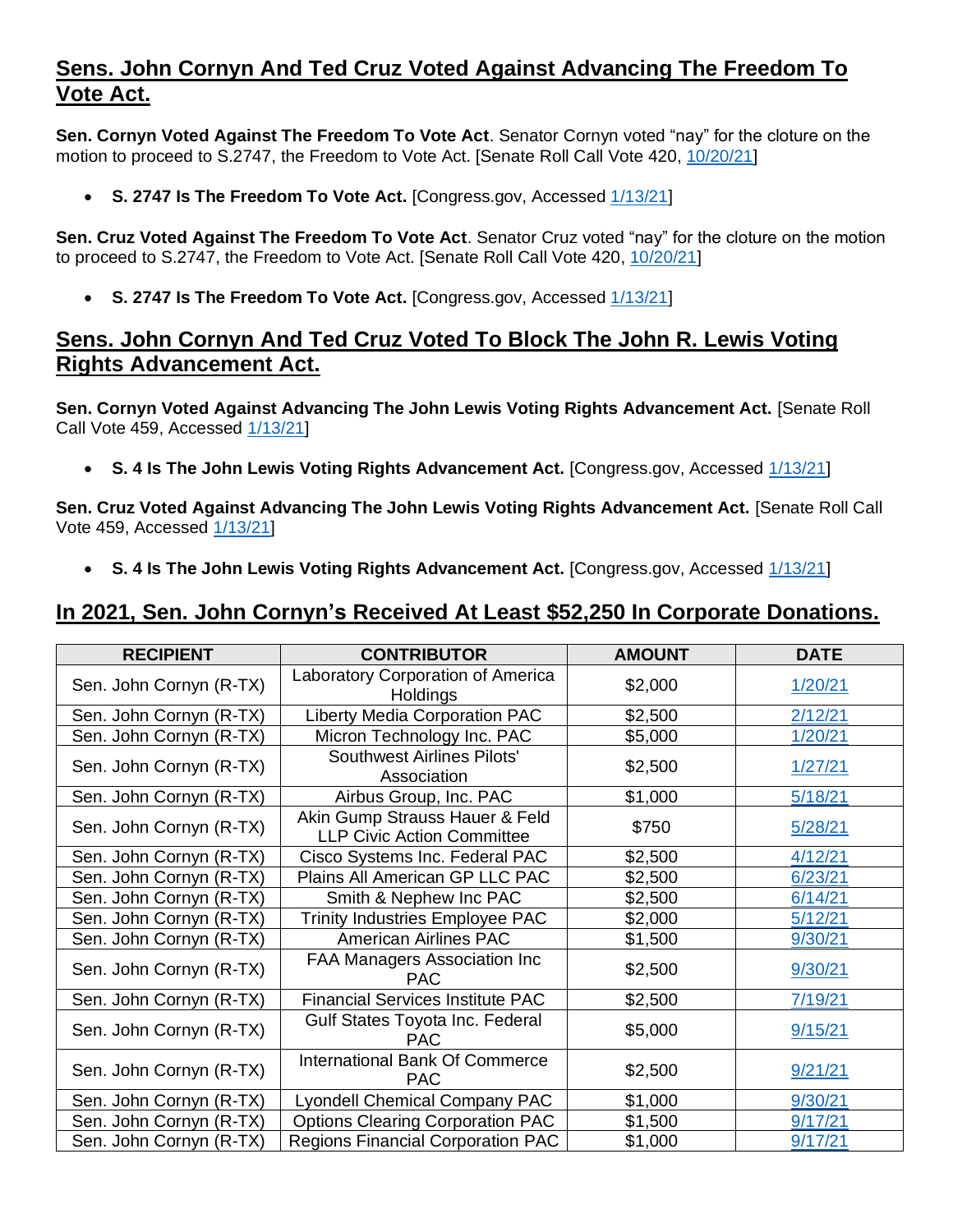| Sen. John Cornyn (R-TX) | Southwest Airlines Co. Freedom<br>Fund                                 | \$5,000  | 9/8/21  |
|-------------------------|------------------------------------------------------------------------|----------|---------|
| Sen. John Cornyn (R-TX) | Southwest Airlines Co. Freedom<br>Fund                                 | \$1,500  | 9/8/21  |
| Sen. John Cornyn (R-TX) | <b>Waste Management Employees</b><br><b>Better Government Fund PAC</b> | \$5,000  | 9/30/21 |
| <b>TOTAL:</b>           |                                                                        | \$52,250 |         |

## **In 2021, Sen. Ted Cruz Received At Least \$7,500 In Corporate Donations.**

| <b>RECIPIENT</b>     | <b>CONTRIBUTOR</b>                                                    | <b>AMOUNT</b> | <b>DATE</b> |
|----------------------|-----------------------------------------------------------------------|---------------|-------------|
| Sen. Ted Cruz (R-TX) | <b>Lyondell Chemical Company</b><br><b>Political Action Committee</b> | \$1,500       | 1/13/21     |
| Sen. Ted Cruz (R-TX) | Baker & Hostetler PAC                                                 | \$1,000       | 6/30/21     |
| Sen. Ted Cruz (R-TX) | <b>Community Bancshares Of</b><br>Mississippi PAC                     | \$5,000       | 8/25/21     |
| <b>TOTAL:</b>        |                                                                       | \$7,500       |             |

**In 2021, As Florida Passed A Massive Voter Suppression Bill That Makes It Harder For People Of Color To Vote, Sens. Marco Rubio And Rick Scott Raked In At Least \$518,010 From Corporate Donations While Refusing To Support Federal Voting Rights Legislation That Could Stop States From Passing Restrictive And Discriminatory Voting Bills.** 

## **In April 2021, Florida Passed A Restrictive Voting Bill Aimed At Restricting Minority Voters.**

**In April 2021, Florida Legislature Passed SB 90, Which Would Make It Harder To Vote In The State Of Florida.** "Florida's Legislature passed an election bill Thursday that includes restrictions on drop boxes and voting by mail over the concerns of Democrats and voting rights activists that the restrictions would amount to voter suppression." [NBC News, [4/29/21\]](https://www.nbcnews.com/politics/elections/florida-passes-new-voting-law-includes-restrictions-vote-mail-drop-n1265765)

• **Democrats Said The Bill Was Aimed At Restricting Minority Voters That Relied On Mail Voting And Drop Boxes, With State Rep. Omari Hardy Calling It The "Revival Of Jim Crow."** "During the contentious House debate Wednesday, Democrats blasted the bill as being aimed at restricting minority voters and Democrats, who relied on mail voting mail and drop boxes in significant numbers during the presidential election. […] 'We are not here because we have a problem with our elections. We are here because the Republican former president lost his re-election in November, and, rather than admitting his defeat, he spun a web of lies, radicalized those lies, in an attempt to explain away the loss,' Democratic state Rep. Omari Hardy said. 'This bill is the revival of Jim Crow in this state whether the sponsors admit it or not,' Hardy said." [NBC News, [4/29/21\]](https://www.nbcnews.com/politics/elections/florida-passes-new-voting-law-includes-restrictions-vote-mail-drop-n1265765)

**Florida SB90 Places New Limits On "Voter Registration, Mail-In Voting And Drop Boxes" As Well As "Bans Elections Supervisors From Mailing A Vote-By-Mail Ballot To A Person Without A Specific Request," Among Other Provisions.** "The Republican-controlled Senate voted 23-17 in favor of SB 90, which opponents have deemed a voter-suppression bill that places new limits on, among other things, voter registration, mail-in voting and drop boxes. […] The bill also bans elections supervisors from mailing a vote-bymail ballot to a person without a specific requests, adds additional idenfiers into order to request a vote-by-mail ballot, requires voters to renew their standing request for a vote-by-mail ballot every calendar year, and limits who can deliver a vote-by-mail ballot on a voter's behalf, and how." [News 13, [4/26/21\]](https://www.mynews13.com/fl/orlando/news/2021/04/26/florida-senate-passes-sb-90-voting-rules)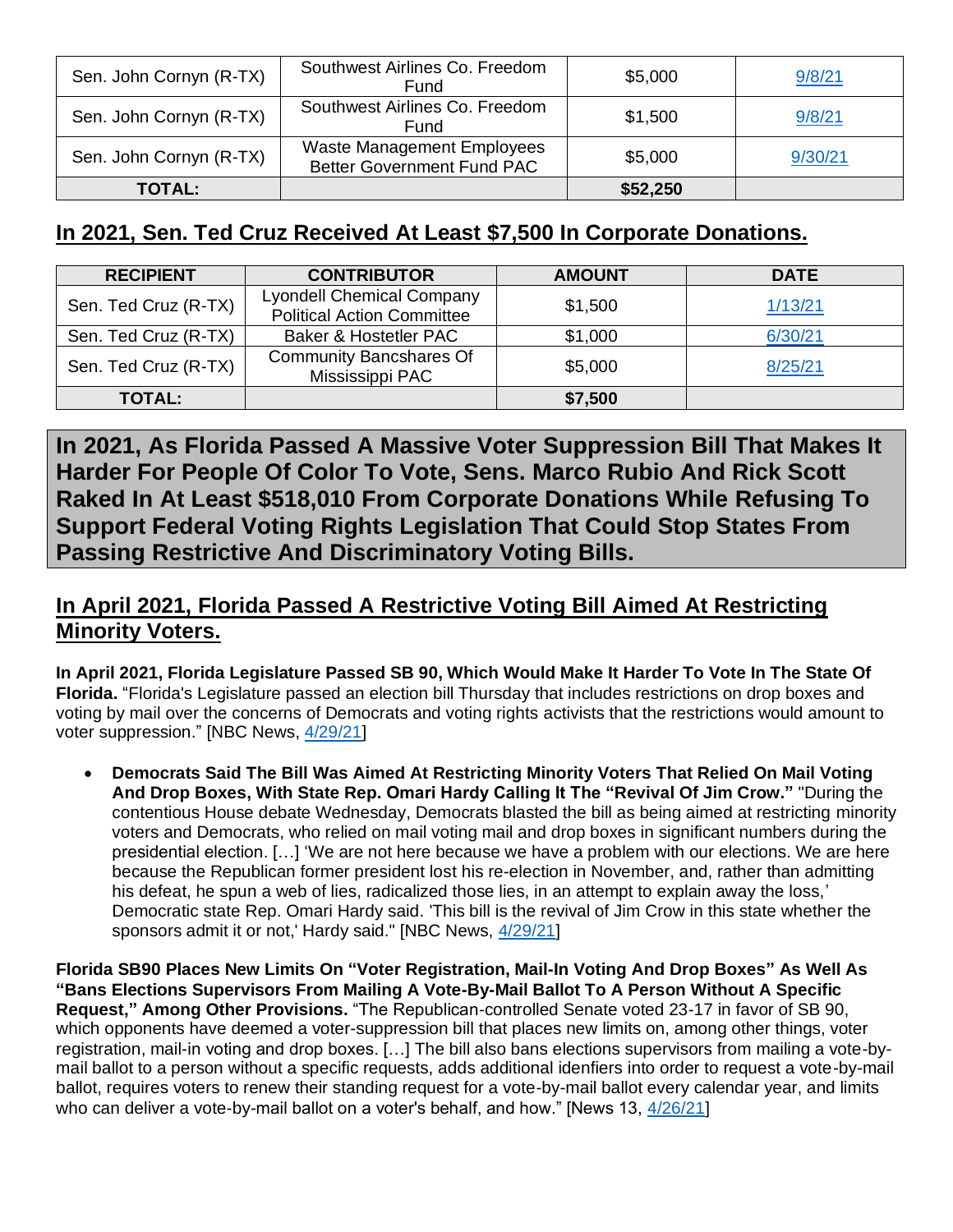## **The Freedom To Vote Act And The John Lewis Voting Rights Advancement Act Would Both Help Combat Attacks On The Right To Vote At The State Level.**

**Brennan Center For Justice: The Freedom To Vote Act "Would Ensure Minimum National Standards For Voting Access For Every American."** "The Freedom to Vote Act is a broad package of voting, redistricting, election security, and campaign finance reforms that would ensure minimum national standards for voting access for every American. It would also prevent partisans from sabotaging election results." [Brennan Center, [12/20/21\]](https://www.brennancenter.org/our-work/research-reports/voting-laws-roundup-december-2021)

• **CNN: The Freedom To Vote Act "Would Make It Easier To Register To Vote, Make Election Day A Public Holiday, Ensure States Have Early Voting For Federal Elections And Allow All Voters To Request Mail-In Ballots.'** "The Democratic bill, known as the Freedom to Vote Act, would make it easier to register to vote, make Election Day a public holiday, ensure states have early voting for federal elections and allow all voters to request mail-in ballots. The measure would also bolster security on voting systems, overhaul how congressional districts are redrawn and impose new disclosures on donations to outside groups active in political campaigns." [CNN, [10/20/21\]](https://www.cnn.com/2021/10/20/politics/senate-freedom-to-vote-act-republicans/index.html)

**Brennan Center For Justice: "The John Lewis Voting Rights Advancement Act Would Prevent Discriminatory Practices And Rules In Voting From Being Implemented In States And Localities Where Discrimination Is Persistent And Pervasive."** "The John Lewis Voting Rights Advancement Act would prevent discriminatory practices and rules in voting from being implemented in states and localities where discrimination is persistent and pervasive, protecting access to the vote for all eligible voters, regardless of race, color, or membership in language minority groups. And it would restore voters' ability to challenge discriminatory laws nationwide." [Brennan Center, [12/20/21\]](https://www.brennancenter.org/our-work/research-reports/voting-laws-roundup-december-2021)

• **CNN: The John Lewis Voting Rights Advancement Act Would Allow "The Justice Department To Block Certain Jurisdictions With A History Of Voter Discrimination From Changing Their Voting Rules."** "The House passed a bill Tuesday increasing the power of the federal government and racial minorities to block or challenge election rules they find discriminatory. […]The bill would restore an aspect of the 1965 Voting Rights Act that allowed the Justice Department to block certain jurisdictions with a history of voter discrimination from changing their voting rules, after conservative justices on the Supreme Court ruled in 2013's Shelby County v. Holder that the formula used was outdated.'" [CNN, [8/24/21\]](https://www.cnn.com/2021/08/24/politics/john-lewis-voting-rights-advancements-act-house/index.html)

## **Sens. Marco Rubio And Rick Scott Voted Against Advancing The Freedom To Vote Act.**

**Sen. Rubio Voted Against The Freedom To Vote Act**. Senator Cornyn voted "nay" for the cloture on the motion to proceed to S.2747, the Freedom to Vote Act. [Senate Roll Call Vote 420, [10/20/21\]](https://www.senate.gov/legislative/LIS/roll_call_votes/vote1171/vote_117_1_00420.htm)

• **S. 2747 Is The Freedom To Vote Act.** [Congress.gov, Accessed [1/13/21\]](https://www.congress.gov/bill/117th-congress/senate-bill/2747?s=1&r=19)

**Sen. Scott Voted Against The Freedom To Vote Act**. Senator Cruz voted "nay" for the cloture on the motion to proceed to S.2747, the Freedom to Vote Act. [Senate Roll Call Vote 420, [10/20/21\]](https://www.senate.gov/legislative/LIS/roll_call_votes/vote1171/vote_117_1_00420.htm)

• **S. 2747 Is The Freedom To Vote Act.** [Congress.gov, Accessed [1/13/21\]](https://www.congress.gov/bill/117th-congress/senate-bill/2747?s=1&r=19)

## **Sens. Marco Rubio And Rick Scott Voted To Block The John R. Lewis Voting Rights Advancement Act.**

**Sen. Rubio Voted Against Advancing The John Lewis Voting Rights Advancement Act.** [Senate Roll Call Vote 459, Accessed [1/13/21\]](https://www.senate.gov/legislative/LIS/roll_call_lists/roll_call_vote_cfm.cfm?congress=117&session=1&vote=00459)

• **S. 4 Is The John Lewis Voting Rights Advancement Act.** [Congress.gov, Accessed [1/13/21\]](https://www.congress.gov/bill/117th-congress/senate-bill/4)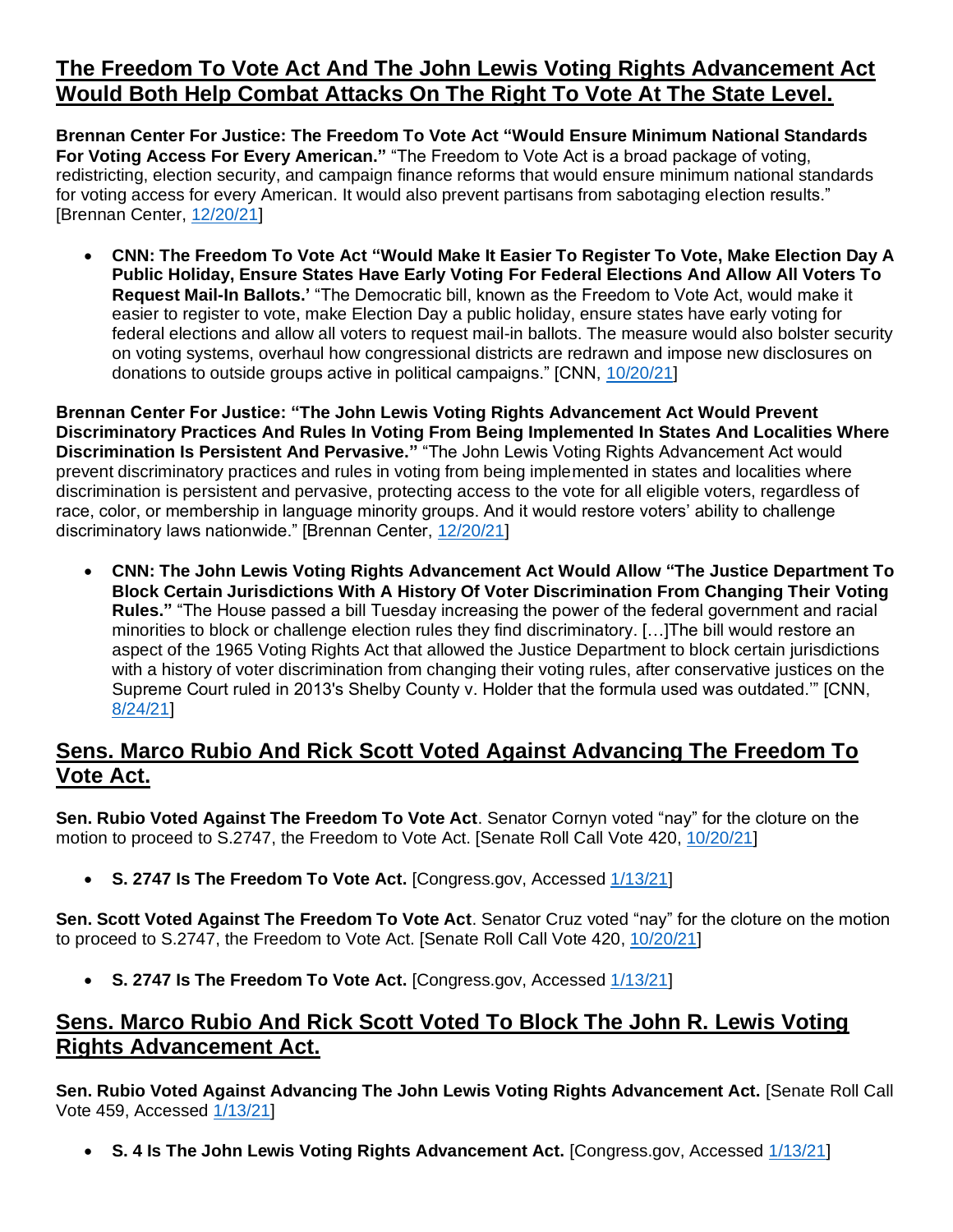**Sen. Scott Voted Against Advancing The John Lewis Voting Rights Advancement Act.** [Senate Roll Call Vote 459, Accessed [1/13/21\]](https://www.senate.gov/legislative/LIS/roll_call_lists/roll_call_vote_cfm.cfm?congress=117&session=1&vote=00459)

**S. 4 Is The John Lewis Voting Rights Advancement Act.** [Congress.gov, Accessed [1/13/21\]](https://www.congress.gov/bill/117th-congress/senate-bill/4)

## **In 2021, Sen. Marco Rubio Received At Least \$514,510 In Corporate Donations.**

| <b>RECIPIENT</b>        | <b>CONTRIBUTOR</b>                               | <b>AMOUNT</b> | <b>DATE</b> |
|-------------------------|--------------------------------------------------|---------------|-------------|
| Sen. Marco Rubio (R-FL) | <b>BBVA USA Bancshares Inc. PAC</b>              | \$5,000       | 2/22/21     |
| Sen. Marco Rubio (R-FL) | New York Life Insurance PAC                      | \$2,500       | 2/22/21     |
| Sen. Marco Rubio (R-FL) | Universal Technical Institute Inc. PAC           | \$1,500       | 2/22/21     |
| Sen. Marco Rubio (R-FL) | Aerojet Rocketdyne Inc PAC                       | \$1,000       | 3/15/21     |
| Sen. Marco Rubio (R-FL) | <b>T-Mobile PAC</b>                              | \$1,000       | 3/15/21     |
| Sen. Marco Rubio (R-FL) | Toyota Motor North America Inc. PAC              | \$1,000       | 3/22/21     |
| Sen. Marco Rubio (R-FL) | <b>Cubic Corporation Employees PAC</b>           | \$5,000       | 3/26/21     |
| Sen. Marco Rubio (R-FL) | <b>General Dynamics Corporation PAC</b>          | \$1,500       | 3/26/21     |
| Sen. Marco Rubio (R-FL) | Man Tech International Corp. PAC                 | \$2,000       | 3/31/21     |
| Sen. Marco Rubio (R-FL) | <b>Pfizer PAC</b>                                | \$1,500       | 3/31/21     |
| Sen. Marco Rubio (R-FL) | Bae Systems Inc. PAC                             | \$2,500       | 4/15/21     |
| Sen. Marco Rubio (R-FL) | <b>Bombardier Transportation (GLOBAL) USA</b>    | \$1,000       | 4/15/21     |
| Sen. Marco Rubio (R-FL) | Huntington Ingalls Industries Inc. PAC           | \$2,500       | 4/15/21     |
| Sen. Marco Rubio (R-FL) | New Asurion Corp. Employee's Fed PAC             | \$5,000       | 4/15/21     |
| Sen. Marco Rubio (R-FL) | Samsung Electronics America Inc. PAC             | \$2,500       | 4/15/21     |
| Sen. Marco Rubio (R-FL) | The Home Depot Inc. PAC                          | \$5,000       | 4/15/21     |
| Sen. Marco Rubio (R-FL) | Verizon Communications Inc. PAC                  | \$5,000       | 4/15/21     |
|                         | Walmart Inc. PAC For Responsible                 |               |             |
| Sen. Marco Rubio (R-FL) | Government                                       | \$2,500       | 4/15/21     |
| Sen. Marco Rubio (R-FL) | <b>Walt Disney Company PAC</b>                   | \$1,500       | 4/15/21     |
| Sen. Marco Rubio (R-FL) | Guidehouse Inc. Political Action Committee       | \$2,500       | 4/20/21     |
| Sen. Marco Rubio (R-FL) | <b>Oshkosh Corporation Employees PAC</b>         | \$5,000       | 4/26/21     |
| Sen. Marco Rubio (R-FL) | <b>Oshkosh Corporation Employees PAC</b>         | \$5,000       | 4/26/21     |
| Sen. Marco Rubio (R-FL) | <b>NextEra Energy PAC</b>                        | \$2,500       | 4/30/21     |
| Sen. Marco Rubio (R-FL) | <b>General Dynamics Corporation PAC</b>          | \$1,500       | 5/10/21     |
| Sen. Marco Rubio (R-FL) | Lockheed Martin Employees' PAC                   | \$1,000       | 5/24/21     |
| Sen. Marco Rubio (R-FL) | American Express PAC                             | \$5,000       | 5/26/21     |
| Sen. Marco Rubio (R-FL) | Booz Allen Hamilton Inc. PAC                     | \$1,500       | 5/26/21     |
| Sen. Marco Rubio (R-FL) | PG & E Corporation Employees Energy PAC          | \$1,500       | 5/26/21     |
| Sen. Marco Rubio (R-FL) | U.S. Bancorp Federal PAC                         | \$1,500       | 5/26/21     |
| Sen. Marco Rubio (R-FL) | <b>Depository Trust And Clearing Corporation</b> | \$2.500       | 5/28/21     |
| Sen. Marco Rubio (R-FL) | Depository Trust And Clearing Corporation        | \$500         | 5/28/21     |
| Sen. Marco Rubio (R-FL) | Jones Walker LLP PAC                             | \$1,000       | 5/28/21     |
| Sen. Marco Rubio (R-FL) | Jones Walker LLP PAC                             | $-$1,000$     | 5/28/21     |
| Sen. Marco Rubio (R-FL) | <b>AES Corporation PAC</b>                       | \$1,000       | 6/3/21      |
| Sen. Marco Rubio (R-FL) | <b>BNSF RAILPAC</b>                              | \$5,000       | 6/3/21      |
| Sen. Marco Rubio (R-FL) | Granite Construction Inc. Employee PAC           | \$2,000       | 6/3/21      |
| Sen. Marco Rubio (R-FL) | <b>JM Family Enterprises Inc. PAC</b>            | \$2,000       | 6/3/21      |
| Sen. Marco Rubio (R-FL) | Leidos Inc. PAC                                  | \$1,500       | 6/3/21      |
| Sen. Marco Rubio (R-FL) | <b>Pinnacle West PAC</b>                         | \$5,000       | 6/3/21      |
| Sen. Marco Rubio (R-FL) | <b>Walt Disney Company PAC</b>                   | \$7,500       | 6/3/21      |
| Sen. Marco Rubio (R-FL) | <b>Walt Disney Company PAC</b>                   | $-$5,000$     | 6/3/21      |
| Sen. Marco Rubio (R-FL) | <b>Walt Disney Company PAC</b>                   | \$5,000       | 6/3/21      |
| Sen. Marco Rubio (R-FL) | <b>Chevron Employees PAC</b>                     | \$5,000       | 6/16/21     |
| Sen. Marco Rubio (R-FL) | <b>Chevron Employees PAC</b>                     | \$5,000       | 6/16/21     |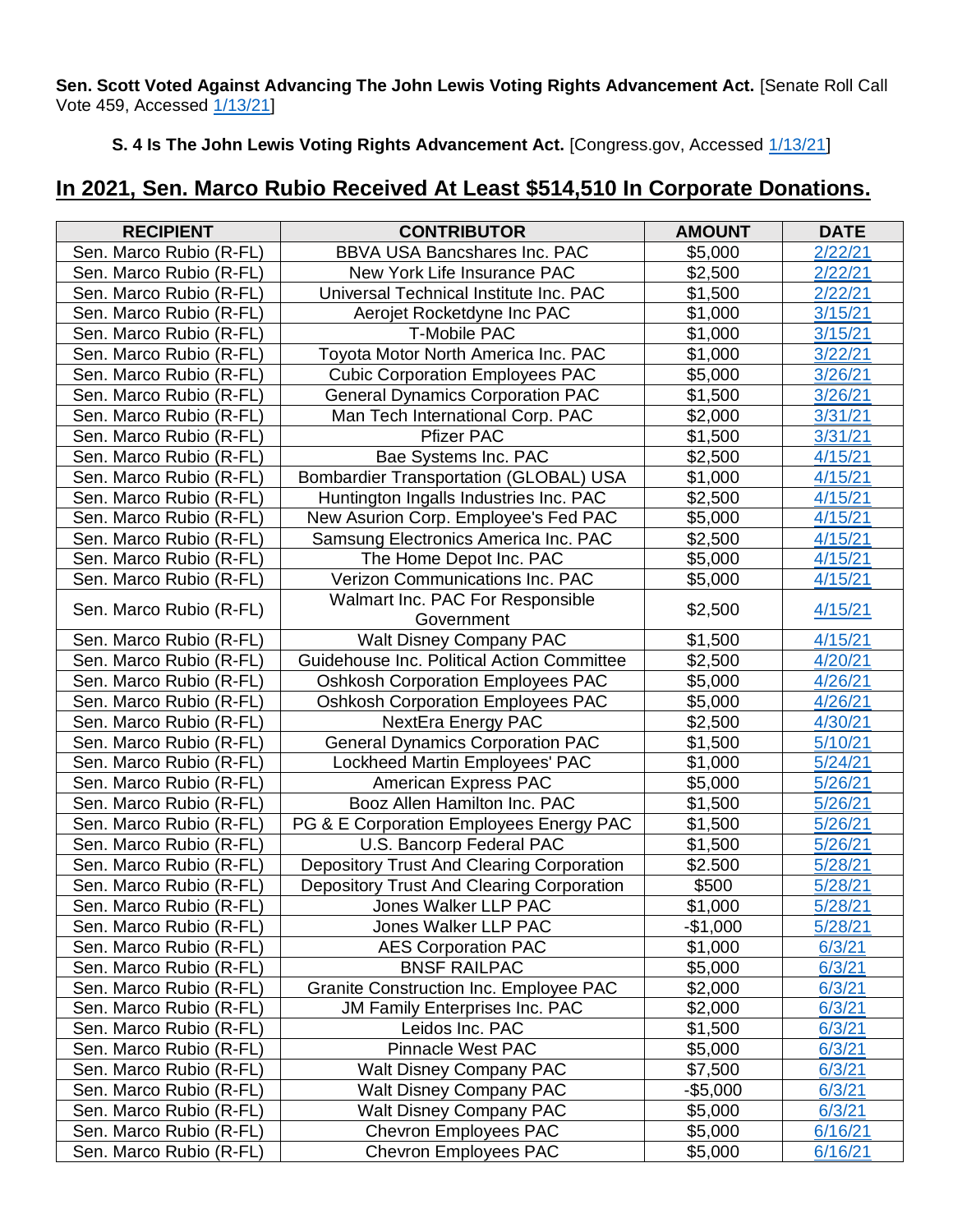| Sen. Marco Rubio (R-FL) | <b>Norfolk Southern Corporation Good</b>                               | \$5,000   | 6/16/21 |
|-------------------------|------------------------------------------------------------------------|-----------|---------|
|                         | Governance                                                             |           |         |
| Sen. Marco Rubio (R-FL) | <b>Siemens Corporation PAC</b>                                         | \$1,000   | 6/16/21 |
| Sen. Marco Rubio (R-FL) | Bacardi USA Inc. PAC                                                   | \$1,000   | 6/24/21 |
| Sen. Marco Rubio (R-FL) | <b>Capital One Financial Corporation</b><br>Association                | \$2,500   | 6/24/21 |
| Sen. Marco Rubio (R-FL) | <b>Cement PAC</b>                                                      | \$2,000   | 6/24/21 |
| Sen. Marco Rubio (R-FL) | Cemex Inc. Employees PAC                                               | \$1,000   | 6/24/21 |
| Sen. Marco Rubio (R-FL) | CHS PAC                                                                | \$2,500   | 6/24/21 |
| Sen. Marco Rubio (R-FL) | <b>Comcast Corporation &amp; NBC University PAC</b>                    | \$5,000   | 6/24/21 |
| Sen. Marco Rubio (R-FL) | <b>Duke Energy Corporation PAC</b>                                     | \$5,000   | 6/24/21 |
| Sen. Marco Rubio (R-FL) | <b>General Motors Company Political Action</b><br>Committee            | \$5,000   | 6/24/21 |
| Sen. Marco Rubio (R-FL) | <b>HCA Good Government Fund</b>                                        | \$5,000   | 6/24/21 |
| Sen. Marco Rubio (R-FL) | Lundbeck LLC Employee PAC                                              | \$1,500   | 6/24/21 |
| Sen. Marco Rubio (R-FL) | Maxar Technologies Holdings Inc. PAC                                   | \$2,000   | 6/24/21 |
| Sen. Marco Rubio (R-FL) | <b>Regions Financial Corp PAC</b>                                      | \$1,000   | 6/24/21 |
| Sen. Marco Rubio (R-FL) | Samsung Electronics America Inc. PAC                                   | \$2,500   | 6/24/21 |
| Sen. Marco Rubio (R-FL) | <b>Siemens Corporation PAC</b>                                         | \$1,500   | 6/24/21 |
|                         | <b>Trinity Industries Employee Political Action</b>                    |           |         |
| Sen. Marco Rubio (R-FL) | Committee                                                              | \$2,500   | 6/24/21 |
| Sen. Marco Rubio (R-FL) | <b>UnumPAC</b>                                                         | \$1,000   | 6/28/21 |
| Sen. Marco Rubio (R-FL) | Abbott Laboratories Employee PAC                                       | \$5,000   | 6/30/21 |
| Sen. Marco Rubio (R-FL) | Aerojet Rocketdyne Inc PAC                                             | \$1,500   | 6/30/21 |
| Sen. Marco Rubio (R-FL) | Airbus Group Inc. PAC                                                  | \$2,500   | 6/30/21 |
| Sen. Marco Rubio (R-FL) | Altria Group Inc. PAC                                                  | \$5,000   | 6/30/21 |
| Sen. Marco Rubio (R-FL) | American Electric Power Committee For<br><b>Responsible Government</b> | \$1,000   | 6/30/21 |
| Sen. Marco Rubio (R-FL) | Ameriprise Financial PAC                                               | \$2,000   | 6/30/21 |
|                         | Atlas Air Worldwide Holdings Inc Political                             |           |         |
| Sen. Marco Rubio (R-FL) | <b>Action Committee</b>                                                | \$5,000   | 6/30/21 |
| Sen. Marco Rubio (R-FL) | <b>Blue Origin LLC</b>                                                 | \$2,000   | 6/30/21 |
| Sen. Marco Rubio (R-FL) | <b>Blue Origin LLC</b>                                                 | \$2,500   | 6/30/21 |
| Sen. Marco Rubio (R-FL) | <b>CRH Americas Inc. PAC</b>                                           | \$2,000   | 6/30/21 |
| Sen. Marco Rubio (R-FL) | <b>CSX Corporation Good Government Fund</b>                            | \$5,000   | 6/30/21 |
| Sen. Marco Rubio (R-FL) | <b>CVS Health PAC</b>                                                  | \$5,000   | 6/30/21 |
| Sen. Marco Rubio (R-FL) | Duke Energy Corporation PAC                                            | \$5,000   | 6/30/21 |
| Sen. Marco Rubio (R-FL) | Eastman PAC Of Eastman Chemical<br>Company                             | \$2,500   | 6/30/21 |
| Sen. Marco Rubio (R-FL) | <b>Exxon Mobil Corporation PAC</b>                                     | \$2,500   | 6/30/21 |
| Sen. Marco Rubio (R-FL) | <b>Fedex Corporation PAC</b>                                           | \$3,000   | 6/30/21 |
| Sen. Marco Rubio (R-FL) | <b>Florida Citrus Mutual PAC</b>                                       | \$5,000   | 6/30/21 |
| Sen. Marco Rubio (R-FL) | Humana Inc. Political Action Committee                                 | \$5,000   | 7/1/21  |
| Sen. Marco Rubio (R-FL) | Humana Inc. Political Action Committee                                 | $-$5,000$ | 7/1/21  |
| Sen. Marco Rubio (R-FL) | KochPAC - Koch Industries Inc.                                         | \$5,000   | 6/30/21 |
| Sen. Marco Rubio (R-FL) | <b>Lifepoint Health PAC</b>                                            | \$5,000   | 6/30/21 |
| Sen. Marco Rubio (R-FL) | PNC PAC-FED                                                            | \$5,000   | 6/30/21 |
| Sen. Marco Rubio (R-FL) | Southern Company Employees PAC                                         | \$3,500   | 6/30/21 |
| Sen. Marco Rubio (R-FL) | Sun Life Financial (U.S.) Services Company                             | \$3,000   | 6/30/21 |
| Sen. Marco Rubio (R-FL) | Swisher International Inc. PAC                                         | \$2,500   | 6/30/21 |
| Sen. Marco Rubio (R-FL) | Toyota Motor North America Inc. PAC                                    | \$1,500   | 6/30/21 |
| Sen. Marco Rubio (R-FL) | <b>True North PAC</b>                                                  | \$5,000   | 6/30/21 |
| Sen. Marco Rubio (R-FL) | Union Pacific Fund For Effective Governance                            | \$5,000   | 6/30/21 |
| Sen. Marco Rubio (R-FL) | United Parcel Service Inc. PAC                                         | \$5,000   | 6/30/21 |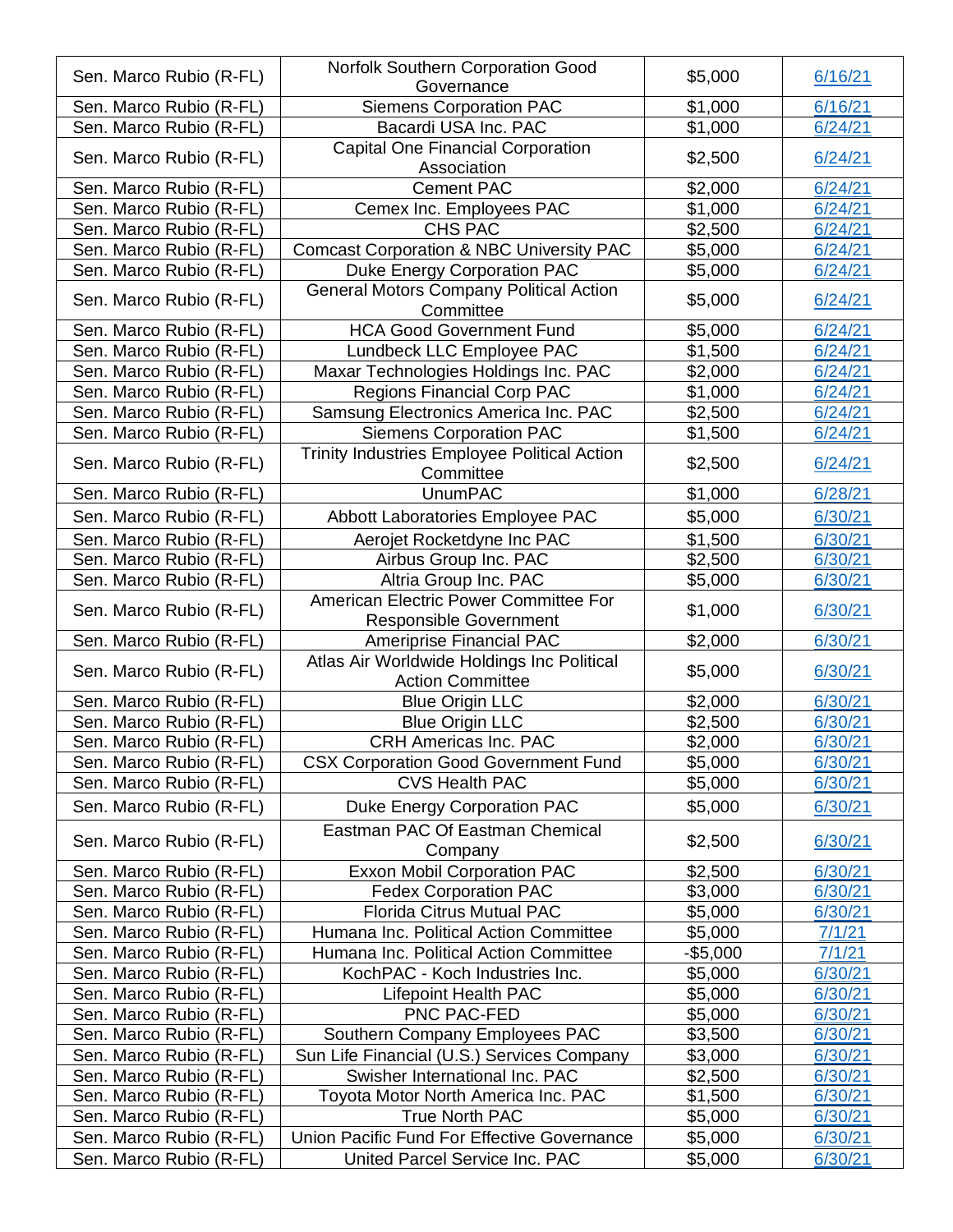| Sen. Marco Rubio (R-FL)                            | <b>Vulcan Materials Company PAC</b>                                  | \$3,500              | 6/30/21           |
|----------------------------------------------------|----------------------------------------------------------------------|----------------------|-------------------|
|                                                    | Walmart Inc. PAC For Responsible                                     |                      |                   |
| Sen. Marco Rubio (R-FL)                            | Government                                                           | \$2,500              | 6/30/21           |
| Sen. Marco Rubio (R-FL)                            | Western Sugar Cooperative PAC                                        | \$2,000              | 6/30/21           |
| Sen. Marco Rubio (R-FL)                            | Abbvie PAC                                                           | \$2,500              | 9/30/21           |
| Sen. Marco Rubio (R-FL)                            | <b>AES Corporation PAC</b>                                           | \$1,000              | 9/27/21           |
| Sen. Marco Rubio (R-FL)                            | Airbnb Inc. Pac (Airbnb Pac)                                         | \$1,500              | 8/23/21           |
| Sen. Marco Rubio (R-FL)                            | Allstate Insurance Company Pac (Allpac)                              | \$5,000              | 9/27/21           |
| Sen. Marco Rubio (R-FL)                            | Altria Group Inc. Pac                                                | \$5,000              | 9/30/21           |
| Sen. Marco Rubio (R-FL)                            | Altria Group Inc. Pac                                                | \$5,000              | 7/1/21            |
| Sen. Marco Rubio (R-FL)                            | Altria Group Inc. Pac                                                | $-$5,000$            | 7/1/21            |
| Sen. Marco Rubio (R-FL)                            | <b>American Airlines PAC</b>                                         | \$3,000              | 8/31/21           |
| Sen. Marco Rubio (R-FL)                            | American Crystal Sugar PAC                                           | \$5,000              | 8/3/21            |
| Sen. Marco Rubio (R-FL)                            | American Express PAC                                                 | \$5,000              | 7/26/21           |
| Sen. Marco Rubio (R-FL)                            | Ameriprise Financial PAC                                             | \$2,000              | 6/30/21           |
| Sen. Marco Rubio (R-FL)                            | <b>Ameriprise Financial PAC</b>                                      | \$2,000              | 7/1/21            |
| Sen. Marco Rubio (R-FL)                            | Amgen Inc. PAC                                                       | \$500                | 9/13/21           |
| Sen. Marco Rubio (R-FL)                            | Amgen Inc. PAC                                                       | \$2,000              | 9/13/21           |
| Sen. Marco Rubio (R-FL)                            | Anthem PAC                                                           | \$5,000              | 9/13/21           |
| Sen. Marco Rubio (R-FL)                            | AT&T Inc. Federal PAC                                                | \$2,000              | 5/13/21           |
| Sen. Marco Rubio (R-FL)                            | <b>AT&amp;T Inc. Federal PAC</b>                                     | \$2,000              | 7/1/21            |
| Sen. Marco Rubio (R-FL)                            | AT&T Inc. Federal PAC                                                | $-$2,000$            | 7/1/21            |
| Sen. Marco Rubio (R-FL)                            | Atlas Air Worldwide Holdings Inc. PAC                                | \$5,000              | 6/30/21           |
| Sen. Marco Rubio (R-FL)                            | Atlas Air Worldwide Holdings Inc. PAC                                | \$3,000              | 7/28/21           |
| Sen. Marco Rubio (R-FL)                            | Atlas Air Worldwide Holdings Inc. PAC                                | $-$3,000$            | 7/28/21           |
| Sen. Marco Rubio (R-FL)                            | <b>Ball Corporation PAC</b>                                          | \$2,500              | 8/23/21           |
| Sen. Marco Rubio (R-FL)                            | <b>Ball Corporation PAC</b>                                          | \$2,000              | 9/27/21           |
| Sen. Marco Rubio (R-FL)                            | Becton Dickinson And Company PAC                                     | \$1,500              | 9/27/21           |
| Sen. Marco Rubio (R-FL)                            | <b>Bristol-Myers Squibb Employee Political</b>                       | \$2,500              | 9/30/21           |
|                                                    | <b>Action Committee</b>                                              |                      |                   |
| Sen. Marco Rubio (R-FL)                            | Brownstein Hyatt Farber Schreck PAC                                  | \$1,000              | 7/20/21           |
| Sen. Marco Rubio (R-FL)                            | <b>Brownstein Hyatt Farber Schreck PAC</b>                           | \$1,000              | 9/30/21           |
| Sen. Marco Rubio (R-FL)                            | <b>Capital One Financial Corporation</b>                             | \$1,000              | 7/26/21           |
| Sen. Marco Rubio (R-FL)                            | <b>Capital One Financial Corporation</b>                             | \$1,500              | 7/26/21           |
| Sen. Marco Rubio (R-FL)                            | <b>Centene Corporation PAC</b>                                       | \$5,000              | 9/30/21           |
| Sen. Marco Rubio (R-FL)                            | <b>Charter Communications Inc. PAC</b>                               | \$2,500              | 7/20/21           |
| Sen. Marco Rubio (R-FL)                            | Cisco Systems Inc. Federal PAC                                       | \$2,500              | 7/20/21           |
| Sen. Marco Rubio (R-FL)                            | Citigroup Inc. PAC                                                   | \$2,500              | 9/30/21           |
| Sen. Marco Rubio (R-FL)                            | <b>Conocophillips Spirit PAC</b>                                     | \$3,500              | 9/30/21           |
| Sen. Marco Rubio (R-FL)                            | Cozen O'Connor PAC                                                   | \$5,000              | 6/14/21           |
| Sen. Marco Rubio (R-FL)                            | Cozen O'Connor PAC                                                   | \$5,000              | 7/1/21            |
| Sen. Marco Rubio (R-FL)                            | <b>CRH Americas Inc. PAC</b>                                         | \$2,000              | 6/30/21           |
| Sen. Marco Rubio (R-FL)                            | <b>CRH Americas Inc. PAC</b>                                         | \$2,000              | 7/1/21            |
| Sen. Marco Rubio (R-FL)                            | <b>CRH Americas Inc. PAC</b>                                         | $-$2,000$            | 7/1/21            |
| Sen. Marco Rubio (R-FL)                            | <b>Crowley Maritime Corporation Federal PAC</b>                      | \$2,500              | 8/31/21           |
| Sen. Marco Rubio (R-FL)                            | Crowley Maritime Corporation Federal PAC                             | $-$200$              | 9/30/21           |
| Sen. Marco Rubio (R-FL)                            | <b>Crowley Maritime Corporation Federal PAC</b>                      | \$200                | 9/30/21           |
| Sen. Marco Rubio (R-FL)                            | <b>CSX Corporation Good Government Fund</b>                          | \$5.000              | 6/30/21           |
| Sen. Marco Rubio (R-FL)<br>Sen. Marco Rubio (R-FL) | <b>CSX Corporation Good Government Fund</b>                          | \$5,000              | 7/1/21            |
| Sen. Marco Rubio (R-FL)                            | <b>CSX Corporation Good Government Fund</b><br><b>CVS Health PAC</b> | $-$5,000$<br>\$5,000 | 7/1/21<br>6/30/21 |
| Sen. Marco Rubio (R-FL)                            | <b>CVS Health PAC</b>                                                | \$5,000              | 7/1/21            |
| Sen. Marco Rubio (R-FL)                            | <b>CVS Health PAC</b>                                                | $-$5,000$            | 7/1/21            |
| Sen. Marco Rubio (R-FL)                            | Dell Technologies PAC                                                | \$1,000              | 8/10/21           |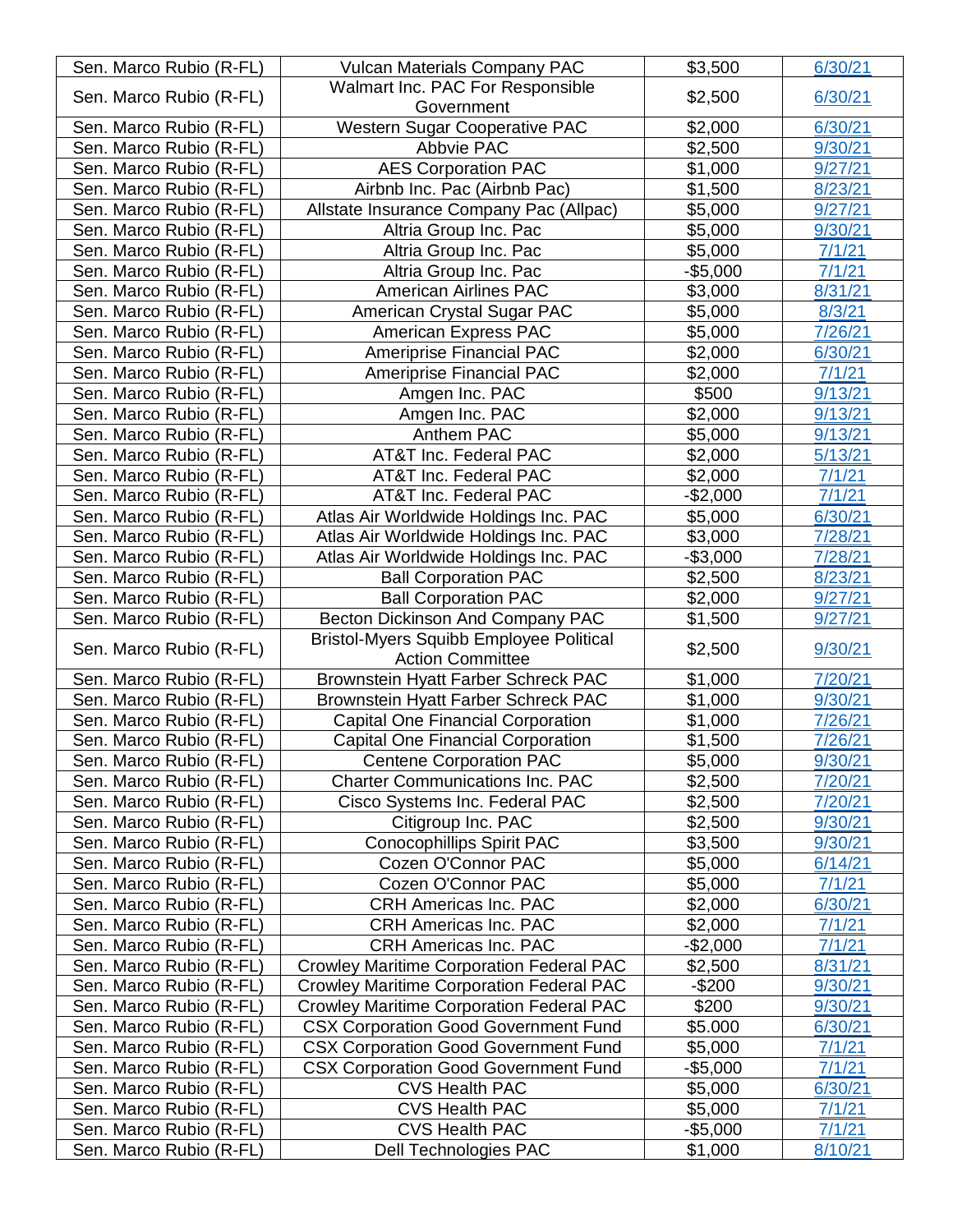| Sen. Marco Rubio (R-FL) | <b>Dell Technologies PAC</b>                             | \$1,500   | 8/10/21 |
|-------------------------|----------------------------------------------------------|-----------|---------|
| Sen. Marco Rubio (R-FL) | <b>Deloitte PAC</b>                                      | \$5,000   | 7/28/21 |
| Sen. Marco Rubio (R-FL) | Delta Air Lines PAC                                      | \$1,500   | 9/30/21 |
| Sen. Marco Rubio (R-FL) | <b>DLA Piper PAC</b>                                     | \$5,000   | 9/27/21 |
| Sen. Marco Rubio (R-FL) | Eastman PAC Of Eastman Chemical                          | \$2,500   | 6/30/21 |
|                         | Company                                                  |           |         |
| Sen. Marco Rubio (R-FL) | Eastman PAC Of Eastman Chemical                          | \$2,500   | 7/1/21  |
|                         | Company                                                  |           |         |
| Sen. Marco Rubio (R-FL) | Eastman PAC Of Eastman Chemical                          | $-$2,500$ |         |
|                         | Company                                                  |           | 7/1/21  |
| Sen. Marco Rubio (R-FL) | Eli Lilly And Company PAC                                | \$1,500   | 7/20/21 |
| Sen. Marco Rubio (R-FL) | Employees Of Raytheon Technologies Corp                  | \$2,500   | 8/3/21  |
| Sen. Marco Rubio (R-FL) | Encompass Health PAC                                     | \$5,000   | 7/20/21 |
| Sen. Marco Rubio (R-FL) | <b>Exxon Mobil Corporation PAC</b>                       | \$2,500   | 6/30/21 |
| Sen. Marco Rubio (R-FL) | <b>Exxon Mobil Corporation PAC</b>                       | \$2,500   | 7/1/21  |
| Sen. Marco Rubio (R-FL) | <b>Exxon Mobil Corporation PAC</b>                       | $-$2,500$ | 7/1/21  |
| Sen. Marco Rubio (R-FL) | Facebook Inc. PAC                                        | \$1,000   | 9/30/21 |
| Sen. Marco Rubio (R-FL) | <b>Fedex Corporation PAC</b>                             | \$3,000   | 6/30/21 |
| Sen. Marco Rubio (R-FL) | <b>Fedex Corporation PAC</b>                             | \$3,000   | 7/1/21  |
| Sen. Marco Rubio (R-FL) | <b>Fedex Corporation PAC</b>                             | $-$3,000$ | 7/1/21  |
| Sen. Marco Rubio (R-FL) | <b>Fedex Corporation PAC</b>                             | \$2,500   | 9/30/21 |
| Sen. Marco Rubio (R-FL) | Gilead Sciences Inc. Healthcare Policy PAC               | \$1,000   | 9/27/21 |
| Sen. Marco Rubio (R-FL) | Great Lakes Dredge & Dock Company PAC                    | \$500     | 9/1/21  |
| Sen. Marco Rubio (R-FL) | <b>Gridiron PAC</b>                                      | \$2,500   | 9/21/21 |
| Sen. Marco Rubio (R-FL) | Herzog PAC                                               | \$1,000   | 9/27/21 |
| Sen. Marco Rubio (R-FL) | Holland & Knight Committee For Effective<br>Gov't.       | \$3,000   | 9/30/21 |
| Sen. Marco Rubio (R-FL) | Honeywell International Political Action<br>Committee    | \$2,500   | 8/3/21  |
| Sen. Marco Rubio (R-FL) | Humana Inc. Political Action Committee                   | \$5,000   | 6/30/21 |
| Sen. Marco Rubio (R-FL) | <b>IHeartmedia Inc. PAC</b>                              | \$2,500   | 7/20/21 |
| Sen. Marco Rubio (R-FL) | JM Family Enterprises Inc. PAC                           | \$1,000   | 7/27/21 |
| Sen. Marco Rubio (R-FL) | Johnson & Johnson PAC                                    | \$1,500   | 8/3/21  |
| Sen. Marco Rubio (R-FL) | King & Spalding Nonpartisan Committee For<br>Good Gov't. | \$1,500   | 9/30/21 |
| Sen. Marco Rubio (R-FL) | Lockheed Martin Employees' PAC                           | \$1,500   | 7/9/21  |
| Sen. Marco Rubio (R-FL) | Lockheed Martin Employees' PAC                           | \$1,000   | 9/28/21 |
| Sen. Marco Rubio (R-FL) | Magellan Health Inc.                                     | \$1,000   | 6/30/21 |
| Sen. Marco Rubio (R-FL) | Magellan Health Inc.                                     | \$1,000   | 7/1/21  |
| Sen. Marco Rubio (R-FL) | Magellan Health Inc.                                     | $-$1,000$ | 7/1/21  |
| Sen. Marco Rubio (R-FL) | Maynard Cooper & Gale Pc PAC                             | \$2,500   | 7/20/21 |
| Sen. Marco Rubio (R-FL) | McGuireWoods Federal PAC                                 | \$2,500   | 9/30/21 |
| Sen. Marco Rubio (R-FL) | Medtronic Inc. PAC                                       | \$1,500   | 9/30/21 |
| Sen. Marco Rubio (R-FL) | Medtronic Inc. PAC                                       | \$500     | 9/30/21 |
| Sen. Marco Rubio (R-FL) | <b>Michael Best PAC</b>                                  | \$1,500   | 8/10/21 |
| Sen. Marco Rubio (R-FL) | Michigan Sugar Company Growers PAC                       | \$2.500   | 8/31/21 |
| Sen. Marco Rubio (R-FL) | Minn-Dak Farmers Cooperative Sugar PAC                   | \$2,000   | 7/20/21 |
| Sen. Marco Rubio (R-FL) | Molina Healthcare Inc. PAC                               | \$1,500   | 9/30/21 |
| Sen. Marco Rubio (R-FL) | Moran Towing Corporation PAC                             | \$2,500   | 9/1/21  |
| Sen. Marco Rubio (R-FL) | Morgan Stanley PAC                                       | \$2,500   | 9/30/21 |
| Sen. Marco Rubio (R-FL) | Motorola Solutions Inc. PAC                              | \$1,500   | 9/13/21 |
| Sen. Marco Rubio (R-FL) | New Asurion Corp. Employee's Fed PAC                     | \$5,000   | 9/30/21 |
| Sen. Marco Rubio (R-FL) | Nossaman LLP PAC                                         | \$2,000   | 8/12/21 |
| Sen. Marco Rubio (R-FL) | Novartis PAC                                             | \$1,500   | 8/3/21  |
|                         |                                                          |           |         |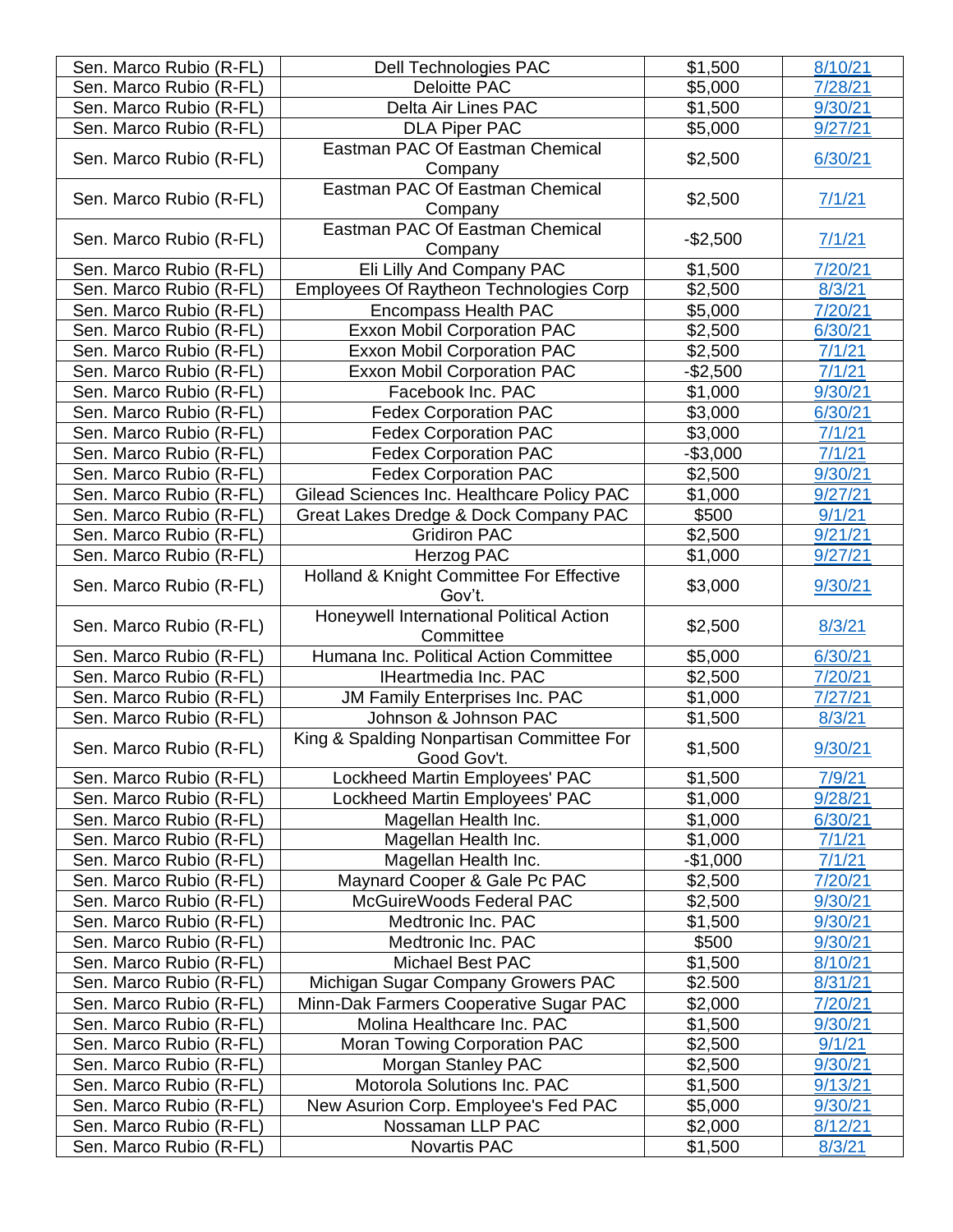| Sen. Marco Rubio (R-FL) | Novo Nordisk Inc. PAC                                  | \$1,000   | 9/30/21 |
|-------------------------|--------------------------------------------------------|-----------|---------|
| Sen. Marco Rubio (R-FL) | Novo Nordisk Inc. PAC                                  | \$4,000   | 9/30/21 |
| Sen. Marco Rubio (R-FL) | <b>Nucor Corporation PAC</b>                           | \$2,500   | 9/29/21 |
| Sen. Marco Rubio (R-FL) | Pacific Life Insurance Company PAC                     | \$1,000   | 9/13/21 |
| Sen. Marco Rubio (R-FL) | Philips North America LLC PAC                          | \$1,000   | 8/23/21 |
| Sen. Marco Rubio (R-FL) | Philips North America LLC PAC                          | \$1,000   | 9/30/21 |
| Sen. Marco Rubio (R-FL) | Phillips 66 PAC                                        | \$2,500   | 7/20/21 |
| Sen. Marco Rubio (R-FL) | Polaris Industries Inc. PAC                            | \$2,000   | 9/30/21 |
| Sen. Marco Rubio (R-FL) | Pricewaterhousecoopers PAC                             | \$5,000   | 9/30/21 |
| Sen. Marco Rubio (R-FL) | Principal Life Insurance Company PAC                   | \$1,000   | 8/3/21  |
| Sen. Marco Rubio (R-FL) | <b>Regions Financial Corp PAC</b>                      | \$500     | 7/13/21 |
| Sen. Marco Rubio (FL-R) | <b>Resolute Forest Products PAC</b>                    | \$2,500   | 9/27/21 |
| Sen. Marco Rubio (R-FL) | Saltchuk Resources Inc. PAC                            | \$2,500   | 9/15/21 |
| Sen. Marco Rubio (R-FL) | Santander Holdings Usa Inc. PAC                        | \$1,000   | 8/3/21  |
| Sen. Marco Rubio (R-FL) | Santander Holdings Usa Inc. PAC                        | \$2,000   | 9/30/21 |
| Sen. Marco Rubio (R-FL) | Science Applications International CORP                | \$3,500   | 6/30/21 |
| Sen. Marco Rubio (R-FL) | Science Applications International CORP                | \$3,500   | 7/1/21  |
| Sen. Marco Rubio (R-FL) | Science Applications International CORP                | $-$3,500$ | 7/1/21  |
| Sen. Marco Rubio (R-FL) | Snake River Sugar Co. PAC                              | \$2,000   | 8/31/21 |
| Sen. Marco Rubio (R-FL) | Sun Life Financial (U.S.) Services Company<br>Inc. PAC | \$3,000   | 6/30/21 |
| Sen. Marco Rubio (R-FL) | Sun Life Financial (U.S.) Services Company<br>Inc. PAC | \$3,000   | 7/1/21  |
| Sen. Marco Rubio (R-FL) | Sun Life Financial (U.S.) Services Company<br>Inc. PAC | $-$3,000$ | 7/1/21  |
| Sen. Marco Rubio (R-FL) | <b>Tenet Healthcare Corporation PAC</b>                | \$5,000   | 7/13/21 |
| Sen. Marco Rubio (R-FL) | The Glaxosmithkline PAC                                | \$1,500   | 7/20/21 |
| Sen. Marco Rubio (R-FL) | Travelers Companies Inc. PAC                           | \$5,000   | 8/17/21 |
| Sen. Marco Rubio (R-FL) | Union Pacific Fund For Effective Governance            | \$5,000   | 6/30/21 |
| Sen. Marco Rubio (R-FL) | Union Pacific Fund For Effective Governance            | \$5,000   | 7/1/21  |
| Sen. Marco Rubio (R-FL) | Union Pacific Fund For Effective Governance            | $-$5,000$ | 7/1/21  |
| Sen. Marco Rubio (R-FL) | Universal Health Services Good Gov't Fund              | \$5,000   | 7/20/21 |
| Sen. Marco Rubio (R-FL) | Viacomcbs Inc. PAC                                     | \$1,500   | 9/30/21 |
| Sen. Marco Rubio (R-FL) | <b>Vulcan Materials Company PAC</b>                    | \$3,500   | 6/30/21 |
| Sen. Marco Rubio (R-FL) | <b>Vulcan Materials Company PAC</b>                    | \$3,500   | 7/1/21  |
| Sen. Marco Rubio (R-FL) | <b>Vulcan Materials Company PAC</b>                    | $-$3,500$ | 7/1/21  |
| Sen. Marco Rubio (R-FL) | Walmart Inc. PAC For Responsible<br>Government         | \$2,500   | 6/30/21 |
| Sen. Marco Rubio (R-FL) | Walmart Inc. PAC For Responsible<br>Government         | \$2,500   | 7/1/21  |
| Sen. Marco Rubio (R-FL) | Walmart Inc. PAC For Responsible<br>Government         | $-$2,500$ | 7/1/21  |
| Sen. Marco Rubio (R-FL) | Wells Fargo And Company Employee PAC                   | \$2,500   | 9/30/21 |
| <b>TOTAL:</b>           |                                                        | \$514,510 |         |

# **In 2021, Sen. Rick Scott Received At Least \$3,500 In Corporate Donations.**

| <b>RECIPIENT</b>       | <b>CONTRIBUTOR</b>                         | <b>AMOUNT</b> | <b>DATE</b> |
|------------------------|--------------------------------------------|---------------|-------------|
| Sen. Rick Scott (R-FL) | McGuireWoods LLP Federal PAC               | \$1,000       | 2/9/21      |
| Sen. Rick Scott (R-FL) | Marinette Marine Corp PAC<br><b>MMCPAC</b> | \$2,500       | 6/10/21     |
| <b>TOTAL:</b>          |                                            | \$3,500       |             |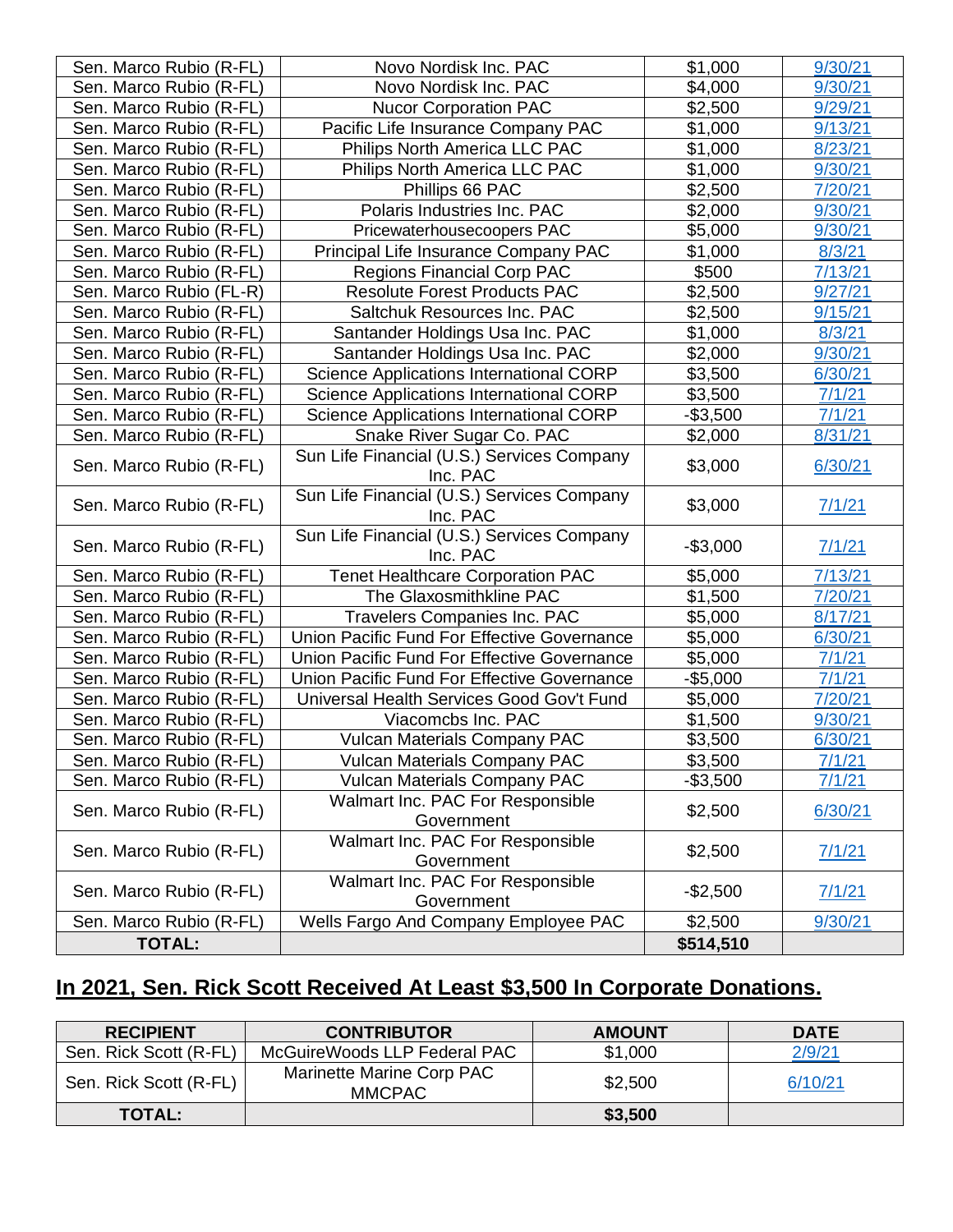**In 2021, As Iowa Passed A Sweeping Voter Suppression Bill, Sens. Joni Ernst And Chuck Grassley Raked In At least \$163,000 In Corporate Donations While Refusing To Support Federal Voting Rights Legislation That Could Stop States From Passing Restrictive And Discriminatory Voting Bills.** 

### **In Early 2021, Iowa Passed A Sweeping Restrictive Voting Bill That Shortens Early Voting By Nine Days, Cuts Time Periods For Absentee Ballot Requests, Limits Drop Box Locations, And Shortens Hours For In Person Voting.**

**In March 2021, Iowa Gov. Kim Reynolds Signed SF 413, Which Is "Sweeping Iowa Election Legislation That Would Severely Limit Access To The Ballot," Into Law.** "Gov. Kim Reynolds (R) signed sweeping Iowa election legislation that would severely limit access to the ballot into law on Monday afternoon, after it passed both Republican-held chambers of the legislature. Advancing along party lines at every step of the process, S.F. 413 took less than two weeks to arrive at the Governor's desk, as Republicans hurried through slates of new voting restrictions after the 2020 elections." [Democracy Docket, [3/8/21\]](https://www.democracydocket.com/alerts/legislation-alert-iowa-governor-signs-sweeping-voter-suppression-legislation-into-law/)

**Iowa SF 413 Shortens Early Voting By Nine Days, Cuts Time Periods For Absentee Ballot Requests, Limits Drop Box Locations, And Shortens Hours For In Person Voting.** "Senate File 413, which changed Iowa's election proceedings, was signed into Iowa law on March 8, 2021. […] Iowans still may vote early, but starting only 20 days before Election Day. Previously, Iowans could begin voting 29 days before Election Day. [...] lowans no longer will see a line outside of their precinct poll at 9 p.m. during general elections. They'll see it an hour earlier when the new law closes the polls at 8 p.m. That will shorten the time to vote on Election Day by an hour. […] Another aspect of the new law forces all absentee ballots to arrive at the local county auditor's office before the polls close. Even if the ballot is postmarked before that date, the ballot will not count if it arrives after polls close. […] Voters may place ballots in dropboxes now, but only in one designated dropbox that is under video surveillance per county. " [Daily Iowan, [6/16/21\]](https://dailyiowan.com/2021/06/16/breaking-down-iowas-newest-election-laws/)

#### **The Freedom To Vote Act And The John Lewis Voting Rights Advancement Act Would Both Help Combat Attacks On The Right To Vote At The State Level.**

**Brennan Center For Justice: The Freedom To Vote Act "Would Ensure Minimum National Standards For Voting Access For Every American."** "The Freedom to Vote Act is a broad package of voting, redistricting, election security, and campaign finance reforms that would ensure minimum national standards for voting access for every American. It would also prevent partisans from sabotaging election results." [Brennan Center, [12/20/21\]](https://www.brennancenter.org/our-work/research-reports/voting-laws-roundup-december-2021)

• **CNN: The Freedom To Vote Act "Would Make It Easier To Register To Vote, Make Election Day A Public Holiday, Ensure States Have Early Voting For Federal Elections And Allow All Voters To Request Mail-In Ballots.'** "The Democratic bill, known as the Freedom to Vote Act, would make it easier to register to vote, make Election Day a public holiday, ensure states have early voting for federal elections and allow all voters to request mail-in ballots. The measure would also bolster security on voting systems, overhaul how congressional districts are redrawn and impose new disclosures on donations to outside groups active in political campaigns." [CNN, [10/20/21\]](https://www.cnn.com/2021/10/20/politics/senate-freedom-to-vote-act-republicans/index.html)

**Brennan Center For Justice: "The John Lewis Voting Rights Advancement Act Would Prevent Discriminatory Practices And Rules In Voting From Being Implemented In States And Localities Where Discrimination Is Persistent And Pervasive."** "The John Lewis Voting Rights Advancement Act would prevent discriminatory practices and rules in voting from being implemented in states and localities where discrimination is persistent and pervasive, protecting access to the vote for all eligible voters, regardless of race, color, or membership in language minority groups. And it would restore voters' ability to challenge discriminatory laws nationwide." [Brennan Center, [12/20/21\]](https://www.brennancenter.org/our-work/research-reports/voting-laws-roundup-december-2021)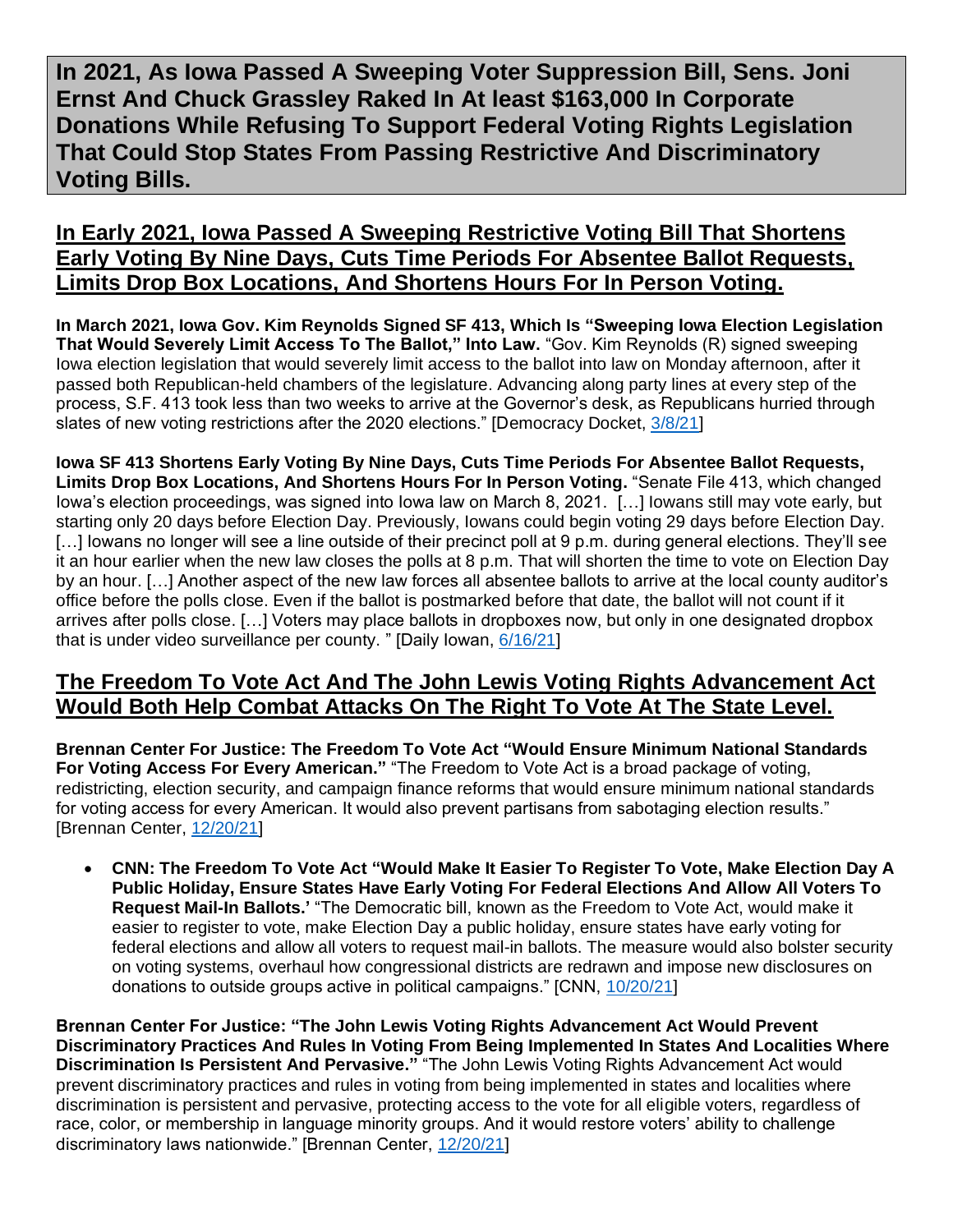• **CNN: The John Lewis Voting Rights Advancement Act Would Allow "The Justice Department To Block Certain Jurisdictions With A History Of Voter Discrimination From Changing Their Voting Rules."** "The House passed a bill Tuesday increasing the power of the federal government and racial minorities to block or challenge election rules they find discriminatory. […]The bill would restore an aspect of the 1965 Voting Rights Act that allowed the Justice Department to block certain jurisdictions with a history of voter discrimination from changing their voting rules, after conservative justices on the Supreme Court ruled in 2013's Shelby County v. Holder that the formula used was outdated.'" [CNN, [8/24/21\]](https://www.cnn.com/2021/08/24/politics/john-lewis-voting-rights-advancements-act-house/index.html)

### **Sens. Joni Ernst And Chuck Grassley Voted Against Advancing The Freedom To Vote Act.**

**Sen. Ernst Voted Against The Freedom To Vote Act**. Senator Cornyn voted "nay" for the cloture on the motion to proceed to S.2747, the Freedom to Vote Act. [Senate Roll Call Vote 420, [10/20/21\]](https://www.senate.gov/legislative/LIS/roll_call_votes/vote1171/vote_117_1_00420.htm)

• **S. 2747 Is The Freedom To Vote Act.** [Congress.gov, Accessed [1/13/21\]](https://www.congress.gov/bill/117th-congress/senate-bill/2747?s=1&r=19)

**Sen. Grassley Voted Against The Freedom To Vote Act**. Senator Cruz voted "nay" for the cloture on the motion to proceed to S.2747, the Freedom to Vote Act. [Senate Roll Call Vote 420, [10/20/21\]](https://www.senate.gov/legislative/LIS/roll_call_votes/vote1171/vote_117_1_00420.htm)

• **S. 2747 Is The Freedom To Vote Act.** [Congress.gov, Accessed [1/13/21\]](https://www.congress.gov/bill/117th-congress/senate-bill/2747?s=1&r=19)

#### **Sens. Joni Ernst And Chuck Grassley Voted To Block The John R. Lewis Voting Rights Advancement Act.**

**Sen. Ernst Voted Against Advancing The John Lewis Voting Rights Advancement Act.** [Senate Roll Call Vote 459, Accessed [1/13/21\]](https://www.senate.gov/legislative/LIS/roll_call_lists/roll_call_vote_cfm.cfm?congress=117&session=1&vote=00459)

• **S. 4 Is The John Lewis Voting Rights Advancement Act.** [Congress.gov, Accessed [1/13/21\]](https://www.congress.gov/bill/117th-congress/senate-bill/4)

**Sen. Grassley Voted Against Advancing The John Lewis Voting Rights Advancement Act.** [Senate Roll Call Vote 459, Accessed [1/13/21\]](https://www.senate.gov/legislative/LIS/roll_call_lists/roll_call_vote_cfm.cfm?congress=117&session=1&vote=00459)

• **S. 4 Is The John Lewis Voting Rights Advancement Act.** [Congress.gov, Accessed [1/13/21\]](https://www.congress.gov/bill/117th-congress/senate-bill/4)

## **In 2021, Sen. Joni Ernst Received At Least \$23,000 In Corporate Donations.**

| <b>Recipient</b>       | <b>Contributor</b>                                          | Amount   | <b>Date</b> |
|------------------------|-------------------------------------------------------------|----------|-------------|
| Sen. Joni Ernst (R-IA) | AT&T Inc. Federal PAC                                       | \$1,000  | 6/3/21      |
| Sen. Joni Ernst (R-IA) | Golden Grain Energy PAC                                     | \$1,000  | 6/3/21      |
| Sen. Joni Ernst (R-IA) | <b>Transamerica Corporation PAC</b>                         | \$2,500  | 6/14/21     |
| Sen. Joni Ernst (R-IA) | Polaris Industries Inc.                                     | \$2,500  | 7/20/21     |
| Sen. Joni Ernst (R-IA) | The Procter & Gamble Company Good<br><b>Government Fund</b> | \$1,000  | 8/24/21     |
| Sen. Joni Ernst (R-IA) | Amazon PAC                                                  | \$2,500  | 9/16/21     |
| Sen. Joni Ernst (R-IA) | Fedex Corporation PAC (FEDEXPAC)                            | \$1,000  | 9/16/21     |
| Sen. Joni Ernst (R-IA) | H&R Block Inc. PAC (BLOCKPAC                                | \$1,000  | 9/20/21     |
| Sen. Joni Ernst (R-IA) | Becton, Dickinson And Company PAC                           | \$1,000  | 9/30/21     |
| Sen. Joni Ernst (R-IA) | Berkshire Hathaway Energy PAC                               | \$2,500  | 9/30/21     |
| Sen. Joni Ernst (R-IA) | <b>BNSF RAILPAC</b>                                         | \$2,500  | 9/30/21     |
| Sen. Joni Ernst (R-IA) | <b>HCA Good Government Fund</b>                             | \$2,500  | 9/30/21     |
| Sen. Joni Ernst (R-IA) | <b>Lyondell Chemical Company PAC</b>                        | \$1,000  | 9/30/21     |
| Sen. Joni Ernst (R-IA) | <b>Regions Financial Corporation PAC</b>                    | \$1,000  | 9/30/21     |
| <b>TOTAL:</b>          |                                                             | \$23,000 |             |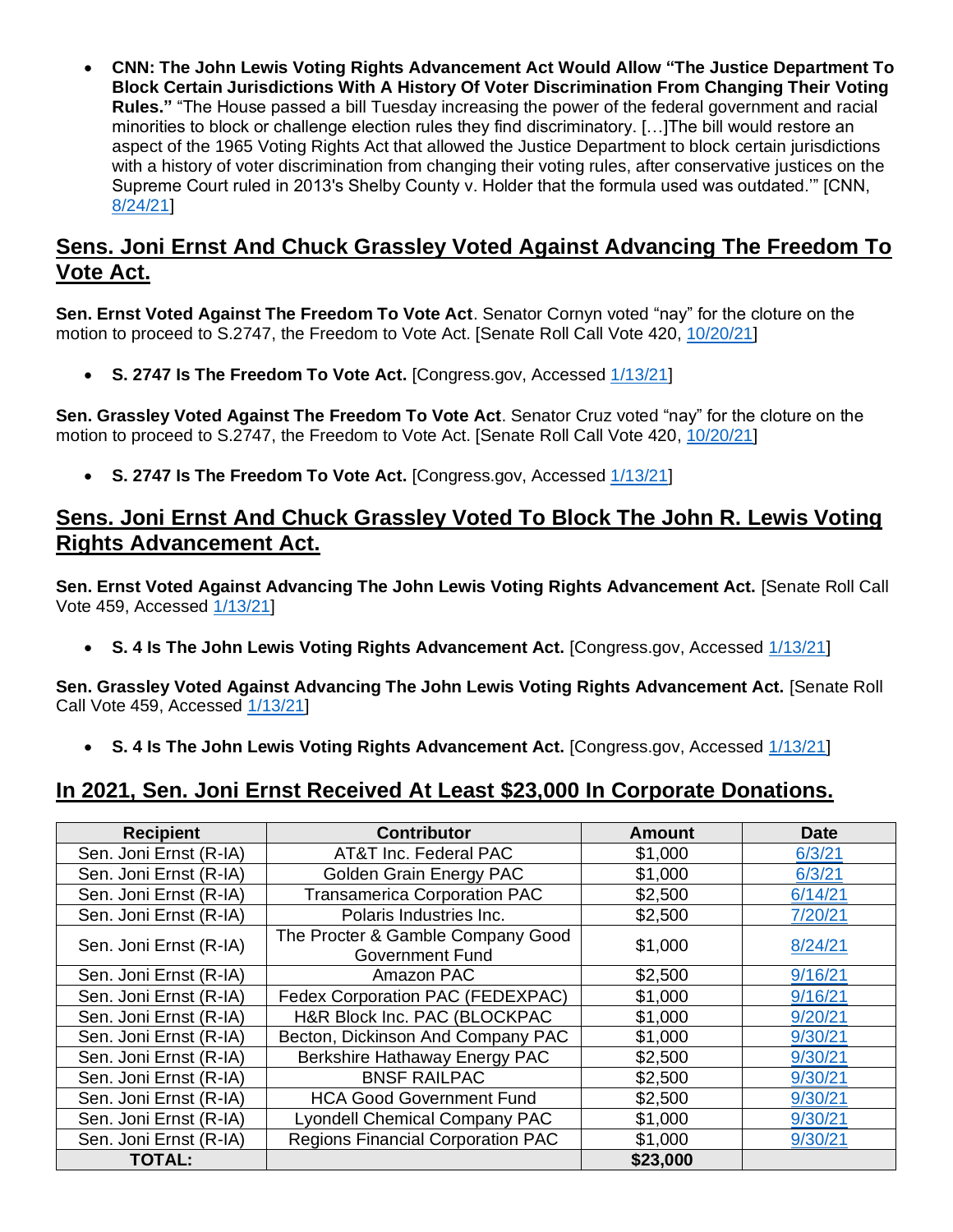## **In 2021, Sen. Chuck Grassley Received At Least \$140,000 In Corporate Donations.**

| <b>RECIPIENT</b>           | <b>CONTRIBUTOR</b>                                                        | <b>AMOUNT</b> | <b>DATE</b> |
|----------------------------|---------------------------------------------------------------------------|---------------|-------------|
| Sen. Chuck Grassley (R-IA) | John Deere PAC                                                            | \$5,000       | 3/24/21     |
| Sen. Chuck Grassley (R-IA) | Lincare Holdings, Inc. Employee<br><b>Action Fund</b>                     | \$1,000       | 3/31/21     |
| Sen. Chuck Grassley (R-IA) | <b>Comcast Corporation PAC</b>                                            | \$1,000       | 3/31/21     |
| Sen. Chuck Grassley (R-IA) | <b>T-Mobile PAC</b>                                                       | \$1,500       | 3/31/21     |
| Sen. Chuck Grassley (R-IA) | Berkshire Hathaway Energy PAC                                             | \$5,000       | 3/31/21     |
| Sen. Chuck Grassley (R-IA) | <b>Synchrony Financial Employees</b><br><b>Political Action Committee</b> | \$2,500       | 3/31/21     |
| Sen. Chuck Grassley (R-IA) | <b>News Corporation Political Action</b><br>Committee                     | \$2,000       | 3/31/21     |
| Sen. Chuck Grassley (R-IA) | <b>Synchrony Financial Employees</b><br><b>Political Action Committee</b> | \$2,500       | 3/31/21     |
| Sen. Chuck Grassley (R-IA) | <b>T-Mobile PAC</b>                                                       | \$500         | 3/31/21     |
| Sen. Chuck Grassley (R-IA) | Toyota Motor North America PAC                                            | \$1,000       | 3/31/21     |
| Sen. Chuck Grassley (R-IA) | <b>FEDEXPAC</b>                                                           | \$1,500       | 3/31/21     |
| Sen. Chuck Grassley (R-IA) | Amgen Inc. PAC                                                            | \$1,500       | 6/15/21     |
| Sen. Chuck Grassley (R-IA) | Dow Inc. PAC                                                              | \$2,500       | 6/29/21     |
| Sen. Chuck Grassley (R-IA) | Amgen Inc. PAC                                                            | \$1,000       | 6/15/21     |
| Sen. Chuck Grassley (R-IA) | Toyota Motor North America PAC                                            | \$1,000       | 5/21/21     |
| Sen. Chuck Grassley (R-IA) | Verizon Communications, Inc.                                              | \$5,000       | 5/21/21     |
| Sen. Chuck Grassley (R-IA) | Nelson Mullins Riley & Scarborough<br><b>PAC</b>                          | \$1,000       | 5/21/21     |
| Sen. Chuck Grassley (R-IA) | Home Depot Inc. PAC                                                       | \$5,000       | 5/21/21     |
| Sen. Chuck Grassley (R-IA) | Ford Motor Company Civic Action<br>Fund                                   | \$4,000       | 6/30/21     |
| Sen. Chuck Grassley (R-IA) | California Dairies Inc. PAC                                               | \$5,000       | 6/29/21     |
| Sen. Chuck Grassley (R-IA) | Amazon Inc.                                                               | \$1,000       | 6/29/21     |
| Sen. Chuck Grassley (R-IA) | Lockheed Martin Employees PAC                                             | \$1,000       | 5/21/21     |
| Sen. Chuck Grassley (R-IA) | <b>Walmart PAC</b>                                                        | \$500         | 6/15/21     |
| Sen. Chuck Grassley (R-IA) | Morgan Stanley PAC                                                        | \$1,500       | 4/27/21     |
| Sen. Chuck Grassley (R-IA) | Golden Grain Energy LLC PAC                                               | \$1,000       | 4/27/21     |
| Sen. Chuck Grassley (R-IA) | <b>Glover Park Group PAC</b>                                              | \$1,000       | 6/15/21     |
| Sen. Chuck Grassley (R-IA) | <b>Comcast Corporation PAC</b>                                            | \$3,000       | 6/30/21     |
| Sen. Chuck Grassley (R-IA) | Samsung Electronics America, Inc.<br><b>PAC</b>                           | \$1,000       | 6/30/21     |
| Sen. Chuck Grassley (R-IA) | <b>Comcast Corporation PAC</b>                                            | \$1,000       | 6/15/21     |
| Sen. Chuck Grassley (R-IA) | Visa, Inc. PAC                                                            | \$1,000       | 6/15/21     |
| Sen. Chuck Grassley (R-IA) | Oracle America, Inc. PAC                                                  | \$2,500       | 6/30/21     |
| Sen. Chuck Grassley (R-IA) | Aflac Inc. PAC                                                            | \$2,500       | 6/29/21     |
| Sen. Chuck Grassley (R-IA) | <b>NextEra Energy PAC</b>                                                 | \$2,500       | 5/5/21      |
| Sen. Chuck Grassley (R-IA) | Dell Technologies, Inc. PAC                                               | \$2,500       | 5/21/21     |
| Sen. Chuck Grassley (R-IA) | Thompson Coburn LLP PAC                                                   | \$1,000       | 6/15/21     |
| Sen. Chuck Grassley (R-IA) | <b>Walmart PAC</b>                                                        | \$500         | 6/15/21     |
| Sen. Chuck Grassley (R-IA) | Golden Grain Energy LLC PAC                                               | \$1,000       | 5/5/21      |
| Sen. Chuck Grassley (R-IA) | <b>Quad County Corn Processors PAC</b>                                    | \$1,000       | 5/5/21      |
| Sen. Chuck Grassley (R-IA) | <b>Absolute Energy PAC</b>                                                | \$2,500       | 4/27/21     |
| Sen. Chuck Grassley (R-IA) | Amazon PAC                                                                | \$4,000       | 6/29/21     |
| Sen. Chuck Grassley (R-IA) | Google NETPAC                                                             | \$1,000       | 6/14/21     |